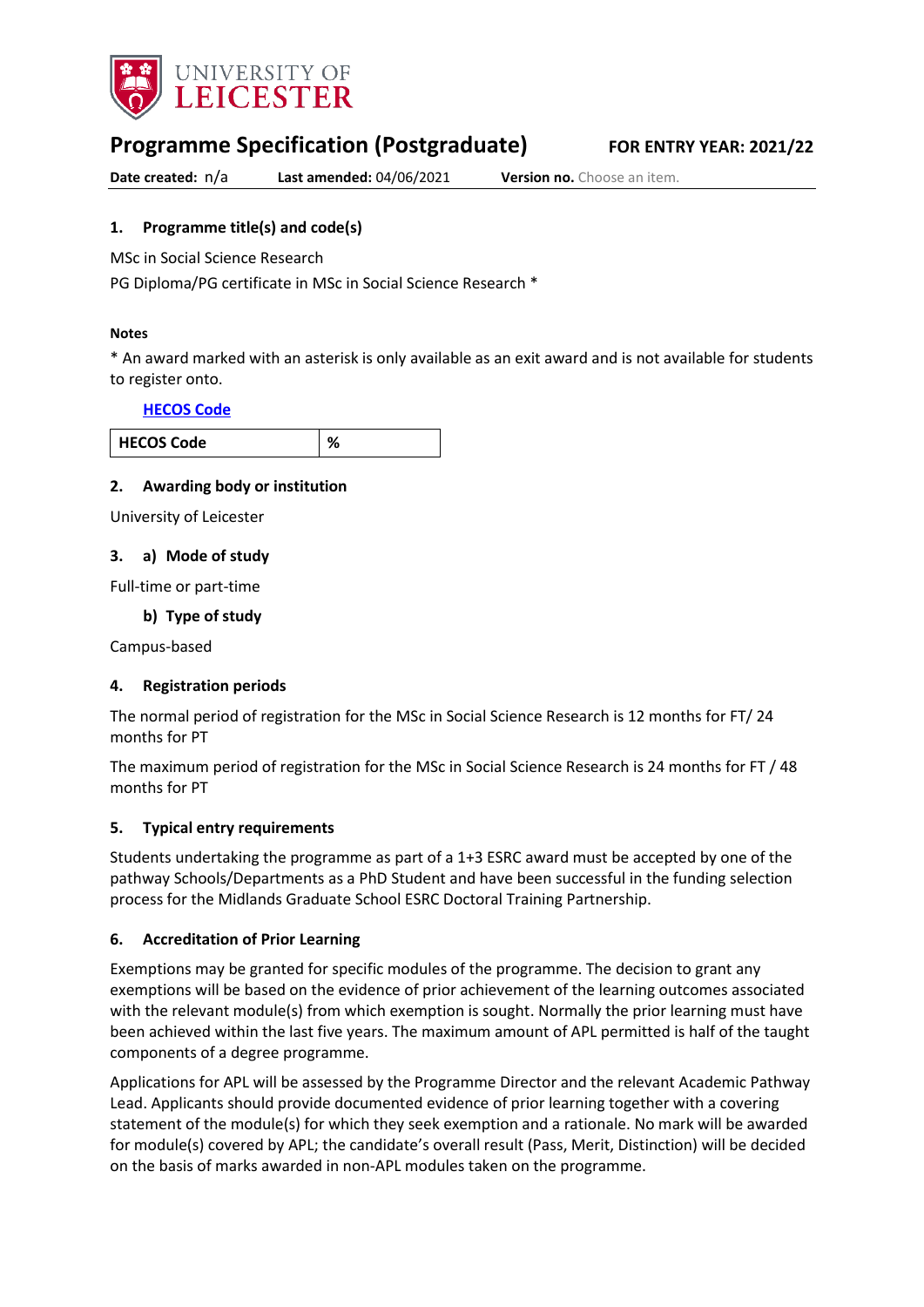#### **7. Programme aims**

The programme is designed to meet the ESRC's compulsory core training requirements for all ESRC-funded students and to produce graduates with rigorous research and analytical skills, appropriate to progression to PhD research or as high-level researchers in their chosen field of employment (e.g. as researchers within public service, marketing or non-governmental organisations).

The programme aims to enable graduates to:

• gain a developed understanding of the epistemological and ontological debates that frame and motivate social science research and its methodology;

- an advanced understanding of the diverse methods and practices of social science research;
- develop the ability to provide critical reflection on established research and to apply these criticisms reflexively to their own research practice;
- develop as creative and rigorous researchers;
- be sensitive to ethical questions in research that informs their research practice;

• apply these insights both to general questions in social science research and in relation to their pathway discipline.

For ESRC (1+3) students, the programmes will fulfil a condition of the University's membership of the Midlands Graduate School ESRC Doctoral Training Partnership.

#### **8. Reference points used to inform the programme specification**

- QAA Benchmarking Statement
- Framework for Higher Education Qualifications (FHEQ)
- UK Quality Code for Higher Education
- [University Learning](https://www2.le.ac.uk/offices/sas2/quality/learnteach) Strategy
- [University Assessment Strategy](https://www2.le.ac.uk/offices/sas2/quality/learnteach)
- University of Leicester Periodic Developmental Review Report
- External Examiners' reports (annual)
- United Nations Education for Sustainable Development Goals
- Student Destinations Data

#### **9. Programme Outcomes**

Unless otherwise stated, programme outcomes apply to all awards specified in [1.](#page-0-0) Programme title(s).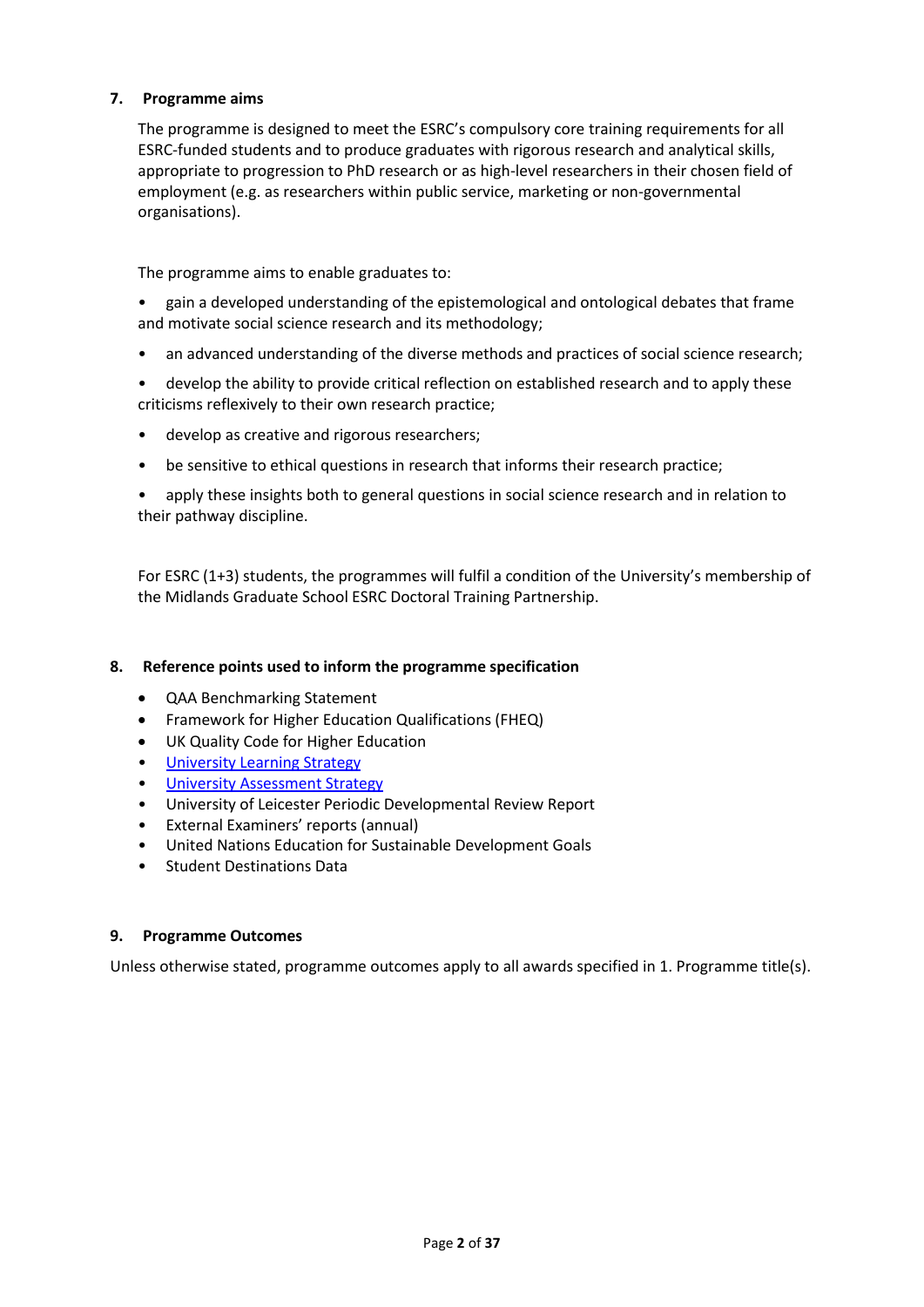# **Discipline specific knowledge and competencies**

### i) Knowledge

| <b>Intended Learning</b><br><b>Outcomes</b>                                                                                                      | <b>Teaching and Learning Methods</b>                                                                           | <b>How Demonstrated?</b>                                                                                                |
|--------------------------------------------------------------------------------------------------------------------------------------------------|----------------------------------------------------------------------------------------------------------------|-------------------------------------------------------------------------------------------------------------------------|
| <b>Certificate</b>                                                                                                                               | <b>Certificate</b>                                                                                             | <b>Certificate</b>                                                                                                      |
| Knowledge of generic and<br>advanced social science<br>research methods and<br>principles of social science<br>research design.                  | Lectures, seminars, directed<br>reading, independent study,<br>formative and summative<br>assignment feedback. | In-seminar discussion; assessed<br>essays; a group poster project<br>(Research Design, Practice, and<br>Ethics).        |
| <b>Diploma</b>                                                                                                                                   | <b>Diploma</b>                                                                                                 | <b>Diploma</b>                                                                                                          |
| In addition to the above,<br>knowledge of discipline-<br>specific research methods.                                                              | Lectures, seminars, directed<br>reading, independent study,<br>formative and summative<br>assignment feedback. | In addition to the above, in Media<br>& Communication, History, and<br>Health Sciences pathways: oral<br>presentations  |
| <b>MSc</b>                                                                                                                                       | <b>MSc</b>                                                                                                     | <b>MSc</b>                                                                                                              |
| In addition to the above, the<br>ability to design, execute and<br>report on a piece of social<br>science research in the<br>pathway discipline. | In addition to the above,<br>individual supervision of<br>dissertation research.                               | In addition to the above, a<br>research proposal (an assessment<br>element in pathway modules)<br>and the dissertation. |

### ii) Concepts

| <b>Intended Learning</b><br><b>Outcomes</b>                                                                                                                                                                            | <b>Teaching and Learning Methods</b>                                                                           | <b>How Demonstrated?</b>                                                                                               |
|------------------------------------------------------------------------------------------------------------------------------------------------------------------------------------------------------------------------|----------------------------------------------------------------------------------------------------------------|------------------------------------------------------------------------------------------------------------------------|
| <b>Certificate</b>                                                                                                                                                                                                     | <b>Certificate</b>                                                                                             | <b>Certificate</b>                                                                                                     |
| An advanced and critical<br>understanding of key<br>concepts in social science<br>methodology. Familiarity<br>with ideas and debates in<br>the epistemological and<br>ontological assumptions of<br>research practice. | Lectures, seminars, directed<br>reading, independent study,<br>formative and summative<br>assignment feedback. | In-seminar discussion; assessed<br>essays; a group poster project<br>(Foundations in Qualitative<br>Research).         |
| <b>Diploma</b>                                                                                                                                                                                                         | <b>Diploma</b>                                                                                                 | <b>Diploma</b>                                                                                                         |
| In addition to the above,<br>advanced knowledge of<br>concepts from the relevant<br>pathway discipline and their<br>application in research.                                                                           | Lectures, seminars, directed<br>reading, independent study,<br>formative and summative<br>assignment feedback. | In addition to the above, in Media<br>& Communication, History, and<br>Health Sciences pathways: oral<br>presentations |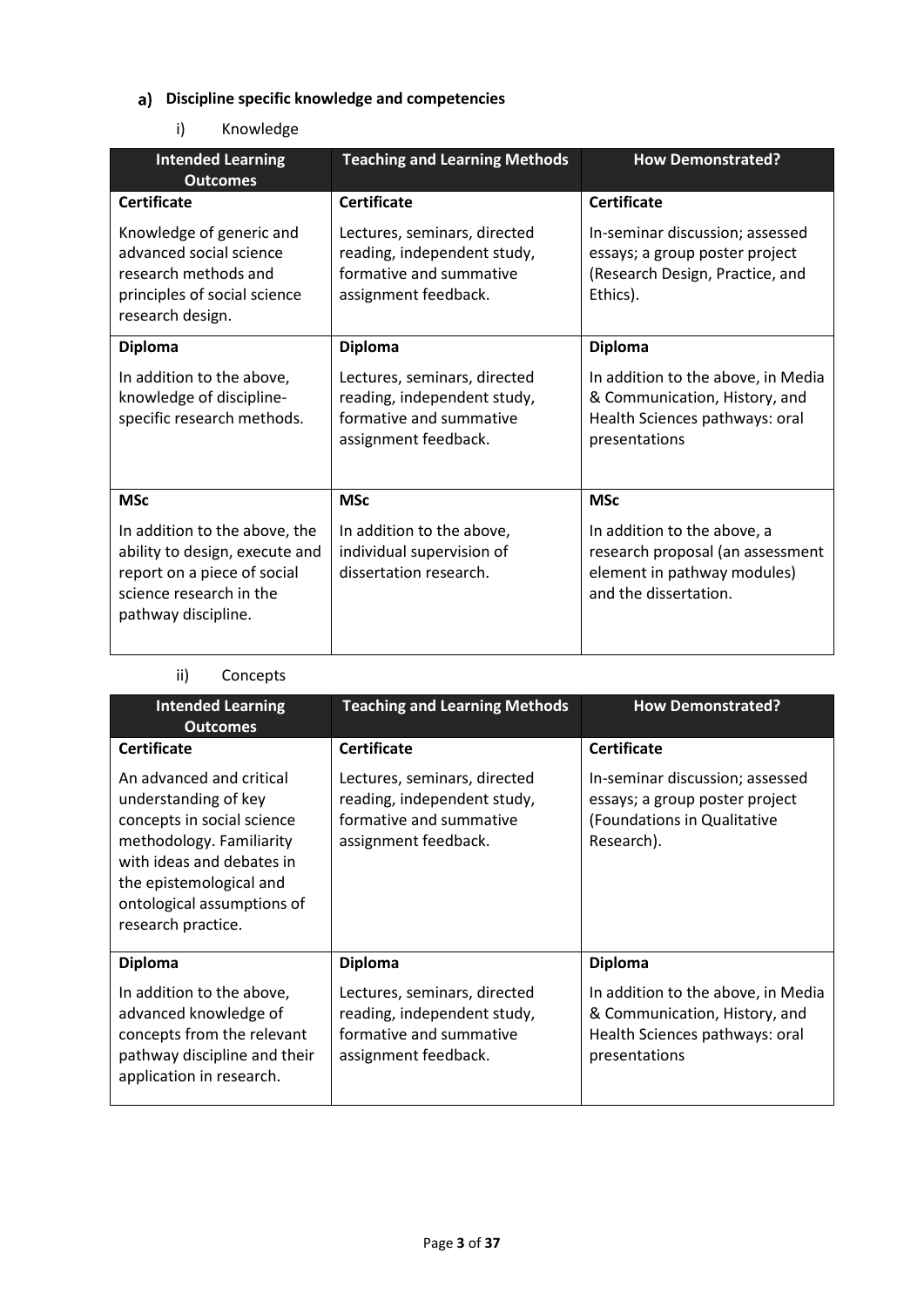| <b>Intended Learning</b><br><b>Outcomes</b>                                                                                                  | <b>Teaching and Learning Methods</b>                                             | <b>How Demonstrated?</b>                                                                                                    |
|----------------------------------------------------------------------------------------------------------------------------------------------|----------------------------------------------------------------------------------|-----------------------------------------------------------------------------------------------------------------------------|
| <b>MSc</b>                                                                                                                                   | <b>MSc</b>                                                                       | <b>MSc</b>                                                                                                                  |
| In addition to the above,<br>advanced knowledge of<br>concepts from the relevant<br>pathway discipline and their<br>application in research. | In addition to the above,<br>individual supervision of<br>dissertation research. | In addition to the above, a<br>research proposal (an assessment<br>element in all pathway modules)<br>and the dissertation. |

iii) Techniques

| <b>Intended Learning</b><br><b>Outcomes</b>                                                                                                                                                                                       | <b>Teaching and Learning Methods</b>                                                                           | <b>How Demonstrated?</b>                                                                                                       |
|-----------------------------------------------------------------------------------------------------------------------------------------------------------------------------------------------------------------------------------|----------------------------------------------------------------------------------------------------------------|--------------------------------------------------------------------------------------------------------------------------------|
| <b>Certificate</b>                                                                                                                                                                                                                | <b>Certificate</b>                                                                                             | <b>Certificate</b>                                                                                                             |
| Demonstrate knowledge of<br>key theories and concepts;<br>select relevant material from<br>academic readings and<br>demonstrate familiarity with<br>the conventions of academic<br>writing and associated<br>referencing systems. | Lectures, seminars, directed<br>reading, independent study,<br>formative and summative<br>assignment feedback. | In-seminar discussion; assessed<br>essays; a group poster project<br>(Foundations in Qualitative<br>Research).                 |
| Knowledge of, and the ability<br>to describe and evaluate, a<br>variety of qualitative and<br>quantitative social science<br>research techniques.                                                                                 | Lectures, seminars, directed<br>reading, independent study,<br>formative and summative<br>assignment feedback. | In-seminar discussion; assessed<br>essays; a group poster project<br>(Foundations in Qualitative<br>Research).                 |
| Awareness of the ethics of<br>social research and their<br>implications for social<br>science research design and<br>research practice.                                                                                           | Lectures, seminars, directed<br>reading, independent study,<br>formative and summative<br>assignment feedback. | In-seminar discussion; assessed<br>essays; a group poster project<br>(Foundations in Qualitative<br>Research).                 |
| <b>Diploma</b>                                                                                                                                                                                                                    | <b>Diploma</b>                                                                                                 | <b>Diploma</b>                                                                                                                 |
| In addition to the above,<br>familiarity with research<br>techniques in the pathway<br>discipline.                                                                                                                                | Lectures, seminars, directed<br>reading, independent study,<br>formative and summative<br>assignment feedback. | In addition to the above, in Media<br>& Communication, History, and<br>Health Sciences pathways: oral<br>presentations         |
| <b>MSc</b>                                                                                                                                                                                                                        | <b>MSc</b>                                                                                                     | <b>MSc</b>                                                                                                                     |
| In addition to the above,<br>familiarity with research<br>techniques in the pathway<br>discipline.                                                                                                                                | In addition to the above,<br>individual supervision of<br>dissertation research.                               | In addition to the above, a<br>research proposal (an<br>assessment element in all<br>pathway modules) and the<br>dissertation. |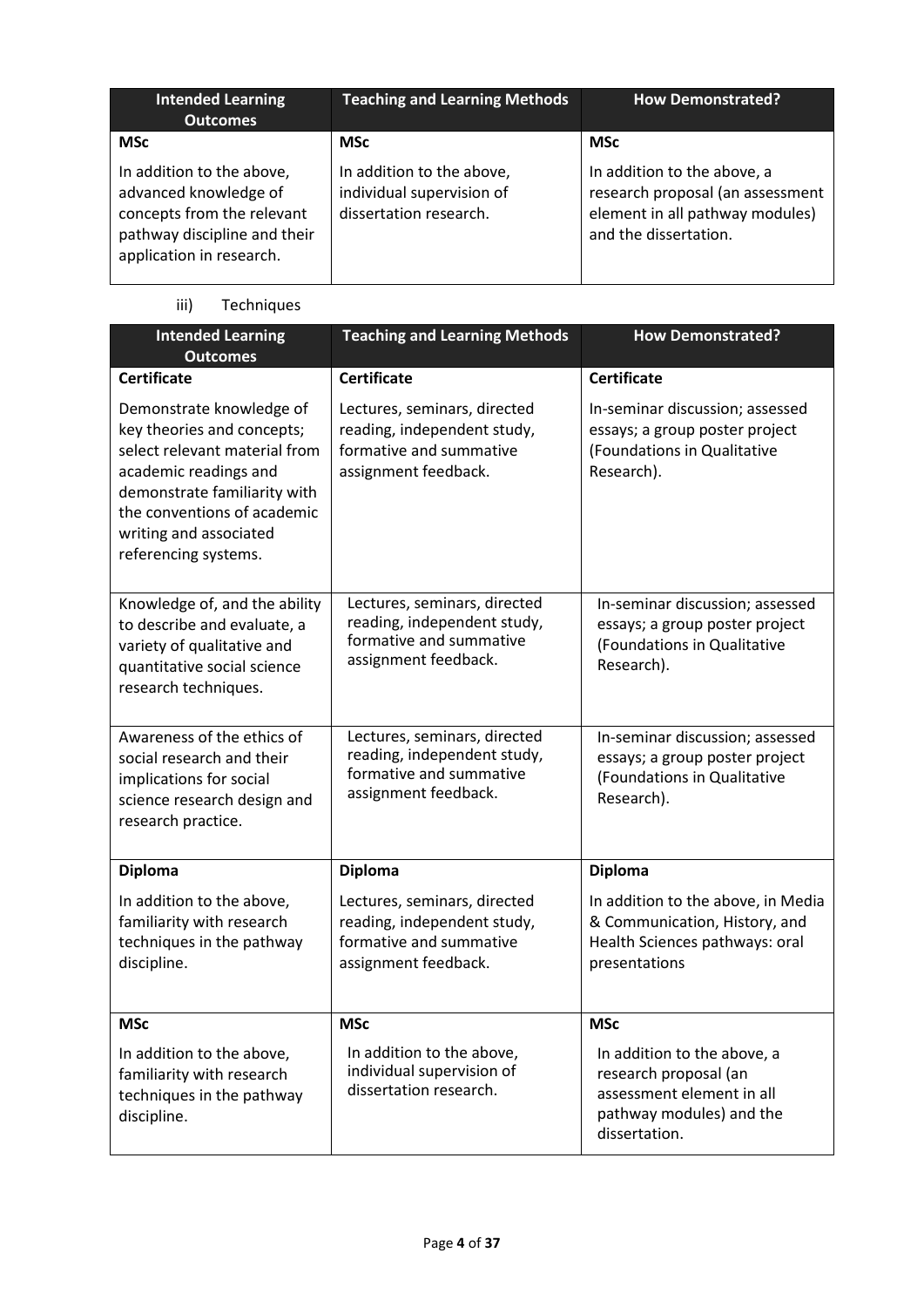iv) Critical analysis

| <b>Intended Learning</b><br><b>Outcomes</b>                                                                                                                                  | <b>Teaching and Learning Methods</b>                                                                           | <b>How Demonstrated?</b>                                                                                                       |
|------------------------------------------------------------------------------------------------------------------------------------------------------------------------------|----------------------------------------------------------------------------------------------------------------|--------------------------------------------------------------------------------------------------------------------------------|
| <b>Certificate</b>                                                                                                                                                           | <b>Certificate</b>                                                                                             | <b>Certificate</b>                                                                                                             |
| Ability to analyse critically a<br>variety of social science<br>research methods and their<br>application. An awareness of<br>the relationship between<br>theory and method. | Lectures, seminars, directed<br>reading, independent study,<br>formative and summative<br>assignment feedback. | In-seminar discussion; assessed<br>essays; a group poster project<br>(Foundations in Qualitative<br>Research).                 |
| Ability to recognise the<br>limitations of research<br>approaches and to apply<br>concepts and techniques<br>critically.                                                     |                                                                                                                |                                                                                                                                |
| <b>Diploma</b>                                                                                                                                                               | <b>Diploma</b>                                                                                                 | <b>Diploma</b>                                                                                                                 |
| Familiarity with key debates<br>in methodology in the<br>pathway discipline.                                                                                                 | Lectures, seminars, directed<br>reading, independent study,<br>formative and summative<br>assignment feedback. | In addition to the above, in Media<br>& Communication, History, and<br>Health Sciences pathways: oral<br>presentations         |
| <b>MSc</b>                                                                                                                                                                   | <b>MSc</b>                                                                                                     | <b>MSc</b>                                                                                                                     |
| Familiarity with key debates<br>in methodology in the<br>pathway discipline.                                                                                                 | In addition to the above,<br>individual supervision of<br>dissertation research.                               | In addition to the above, a<br>research proposal (an<br>assessment element in all<br>pathway modules) and the<br>dissertation. |

### v) Presentation

| <b>Intended Learning</b><br><b>Outcomes</b>                                                                                                                             | <b>Teaching and Learning Methods</b>                                                                           | <b>How Demonstrated?</b>                                                                                                                 |
|-------------------------------------------------------------------------------------------------------------------------------------------------------------------------|----------------------------------------------------------------------------------------------------------------|------------------------------------------------------------------------------------------------------------------------------------------|
| <b>Certificate</b><br>Ability to differentiate<br>between relevant and non-<br>relevant material; to present<br>written work to a<br>professional academic<br>standard. | Lectures, seminars, directed<br>reading, independent study,<br>formative and summative<br>assignment feedback. | <b>Certificate</b><br>In-seminar discussion; assessed<br>essays; a group poster project<br>(Foundations in Qualitative<br>Research).     |
| <b>Diploma</b><br>Ability to differentiate<br>between relevant and non-<br>relevant material; to present<br>written work to a<br>professional academic<br>standard.     | Lectures, seminars, directed<br>reading, independent study,<br>formative and summative<br>assignment feedback. | <b>Diploma</b><br>In addition to the above, in Media<br>& Communication, History, and<br>Health Sciences pathways: oral<br>presentations |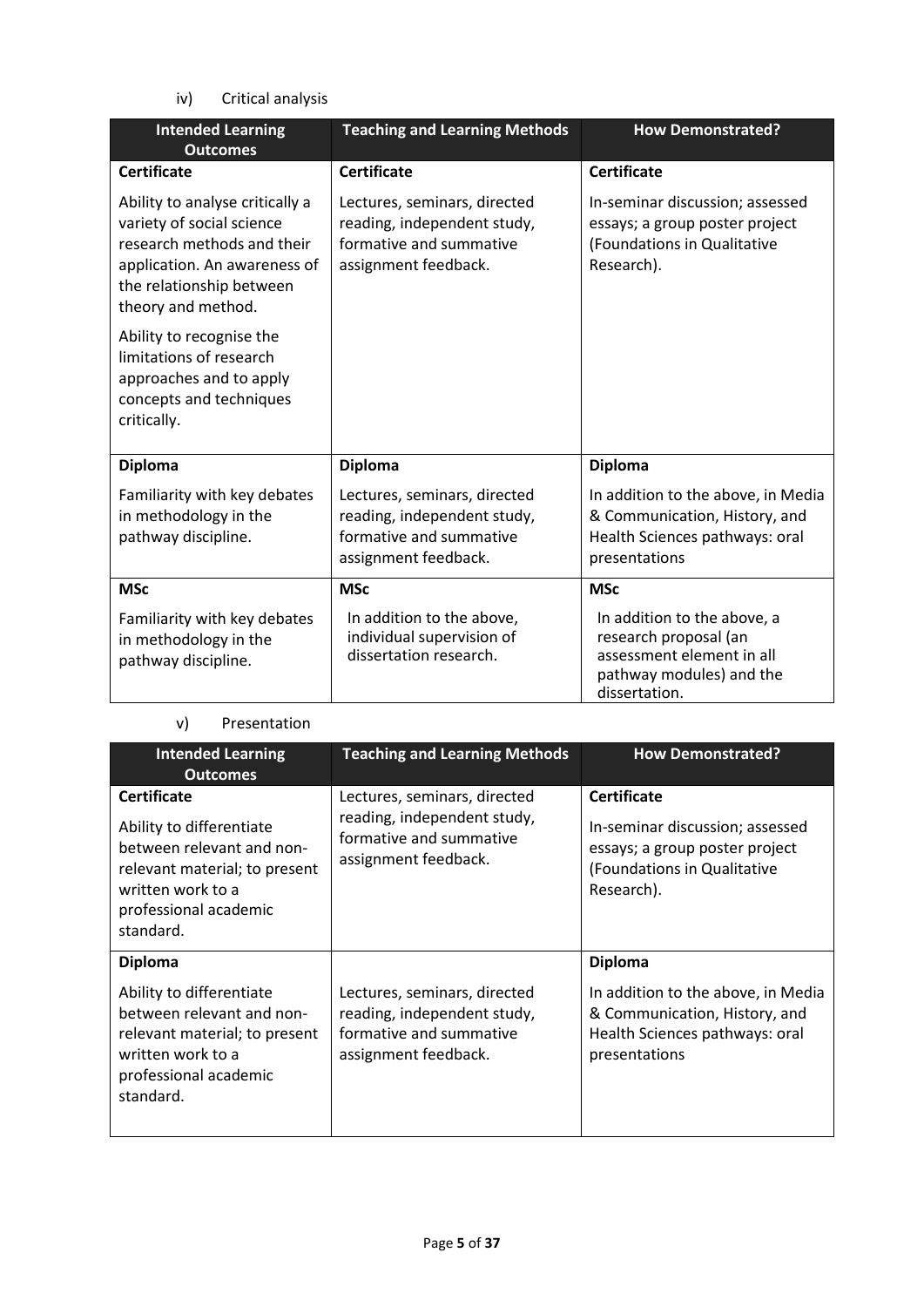| <b>Intended Learning</b><br><b>Outcomes</b>                                                                                                                                                  | <b>Teaching and Learning Methods</b>                                                                           | <b>How Demonstrated?</b>                                                                                                       |
|----------------------------------------------------------------------------------------------------------------------------------------------------------------------------------------------|----------------------------------------------------------------------------------------------------------------|--------------------------------------------------------------------------------------------------------------------------------|
| <b>MSc</b>                                                                                                                                                                                   |                                                                                                                | <b>MSc</b>                                                                                                                     |
| In addition to the above,<br>ability to organize research<br>material in a manner<br>appropriate to the medium<br>that is to be assessed (i.e. the<br>research proposal and<br>dissertation) | Lectures, seminars, directed<br>reading, independent study,<br>formative and summative<br>assignment feedback. | In addition to the above, a<br>research proposal (an<br>assessment element in all<br>pathway modules) and the<br>dissertation. |

vi) Appraisal of evidence

| <b>Intended Learning</b><br><b>Outcomes</b>                                                        | <b>Teaching and Learning Methods</b>                                                                                                             | <b>How Demonstrated?</b>                                                     |
|----------------------------------------------------------------------------------------------------|--------------------------------------------------------------------------------------------------------------------------------------------------|------------------------------------------------------------------------------|
| Ability to analyse and assess<br>the adequacy of data to<br>answer specific research<br>questions. | <b>Certificate and Diploma</b><br>Lectures, seminars, directed<br>reading, independent study,<br>formative and summative<br>assignment feedback. | <b>Certificate and Diploma</b><br>In-seminar discussion; assessed<br>essays. |
|                                                                                                    | <b>MSc</b><br>In addition to the above,<br>individual supervision and<br>conduct of dissertation<br>research.                                    | <b>MSc</b><br>In addition to the above, the<br>dissertation.                 |
| Ability to draw reasonable<br>conclusions based on<br>evidence.                                    | <b>Certificate and Diploma</b><br>Lectures, seminars, directed<br>reading, independent study,<br>formative and summative<br>assignment feedback. | <b>Certificate and Diploma</b><br>In-seminar discussion; assessed<br>essays. |
|                                                                                                    | <b>MSc</b><br>In addition to the above,<br>individual supervision and<br>conduct of dissertation<br>research.                                    | <b>MSc</b><br>In addition to the above, the<br>dissertation.                 |
| Ability to evaluate the<br>reliability and validity of data<br>collection methods and<br>analyses. | <b>Certificate and Diploma</b><br>Lectures, seminars, directed<br>reading, independent study,<br>formative and summative<br>assignment feedback. | <b>Certificate and Diploma</b><br>In-seminar discussion; assessed<br>essays. |
|                                                                                                    | <b>MSc</b><br>In addition to the above,<br>individual supervision and<br>conduct of dissertation<br>research.                                    | <b>MSc</b><br>In addition to the above, the<br>dissertation.                 |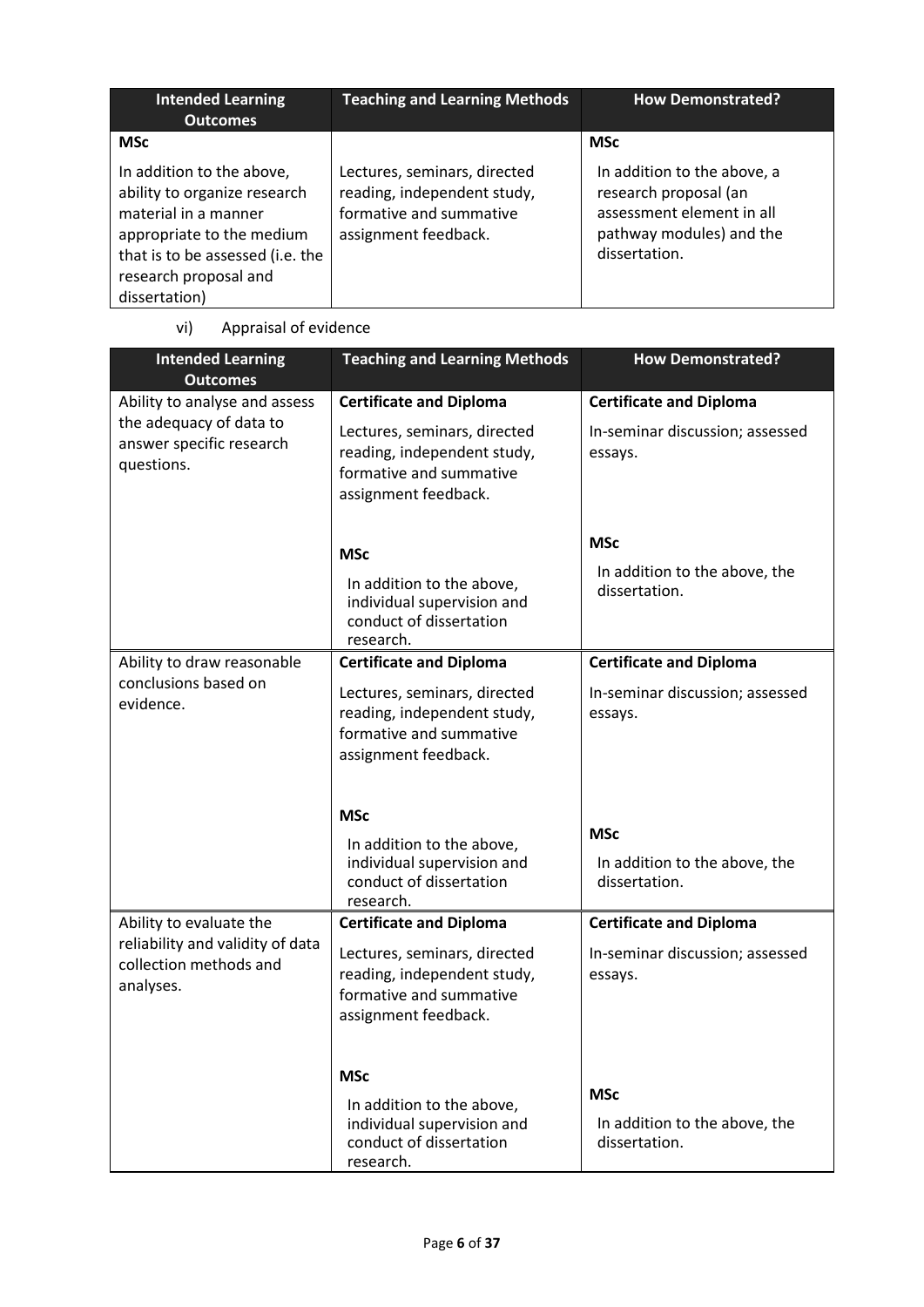### **b)** Transferable skills

i) Research skills

| <b>Intended Learning</b><br><b>Outcomes</b>                                                                                                                                                     | <b>Teaching and Learning Methods</b>                                                                                                             | <b>How Demonstrated?</b>                                                                                                                     |
|-------------------------------------------------------------------------------------------------------------------------------------------------------------------------------------------------|--------------------------------------------------------------------------------------------------------------------------------------------------|----------------------------------------------------------------------------------------------------------------------------------------------|
| Ability to apply knowledge of<br>theoretical, practical and<br>ethical dimensions of<br>research to research<br>practice.                                                                       | <b>Certificate and Diploma</b><br>Lectures, seminars, directed<br>reading, independent study,<br>formative and summative<br>assignment feedback. | <b>Certificate and Diploma</b><br>In-seminar discussion; assessed<br>essays.                                                                 |
|                                                                                                                                                                                                 | <b>MSc</b><br>In addition to the above,<br>individual supervision and<br>conduct of dissertation research                                        | <b>MSc</b><br>In addition to the above, a<br>research proposal (an<br>assessment element in all<br>pathway modules) and the<br>dissertation. |
| Ability to locate, collect,<br>organise and analyse data<br>sets of varying complexity<br>and develop appropriate<br>critical interpretation skills in<br>relation to a range of data<br>types. | <b>Certificate and Diploma</b><br>Lectures, seminars, directed<br>reading, independent study,<br>formative and summative<br>assignment feedback. | <b>Certificate and Diploma</b><br>In-seminar discussion; assessed<br>essays.                                                                 |
|                                                                                                                                                                                                 | <b>MSc</b><br>In addition to the above,<br>individual supervision and<br>conduct of dissertation research                                        | <b>MSc</b><br>In addition to the above, a<br>research proposal (an<br>assessment element in all<br>pathway modules) and the<br>dissertation. |

### ii) Communication skills

| <b>Intended Learning</b><br><b>Outcomes</b>                                                                                                                     | <b>Teaching and Learning Methods</b>                                                                           | <b>How Demonstrated?</b>                   |
|-----------------------------------------------------------------------------------------------------------------------------------------------------------------|----------------------------------------------------------------------------------------------------------------|--------------------------------------------|
| <b>Certificate</b>                                                                                                                                              | <b>Certificate</b>                                                                                             | <b>Certificate</b>                         |
| Effective writing and<br>presentation style in dealing<br>with complex data sets and<br>methodological questions in<br>a manner appropriate to the<br>audience. | Lectures, seminars, directed<br>reading, independent study,<br>formative and summative<br>assignment feedback. | In-seminar discussion; assessed<br>essays. |
| Ability to work<br>collaboratively and<br>responsibly in a group.                                                                                               |                                                                                                                |                                            |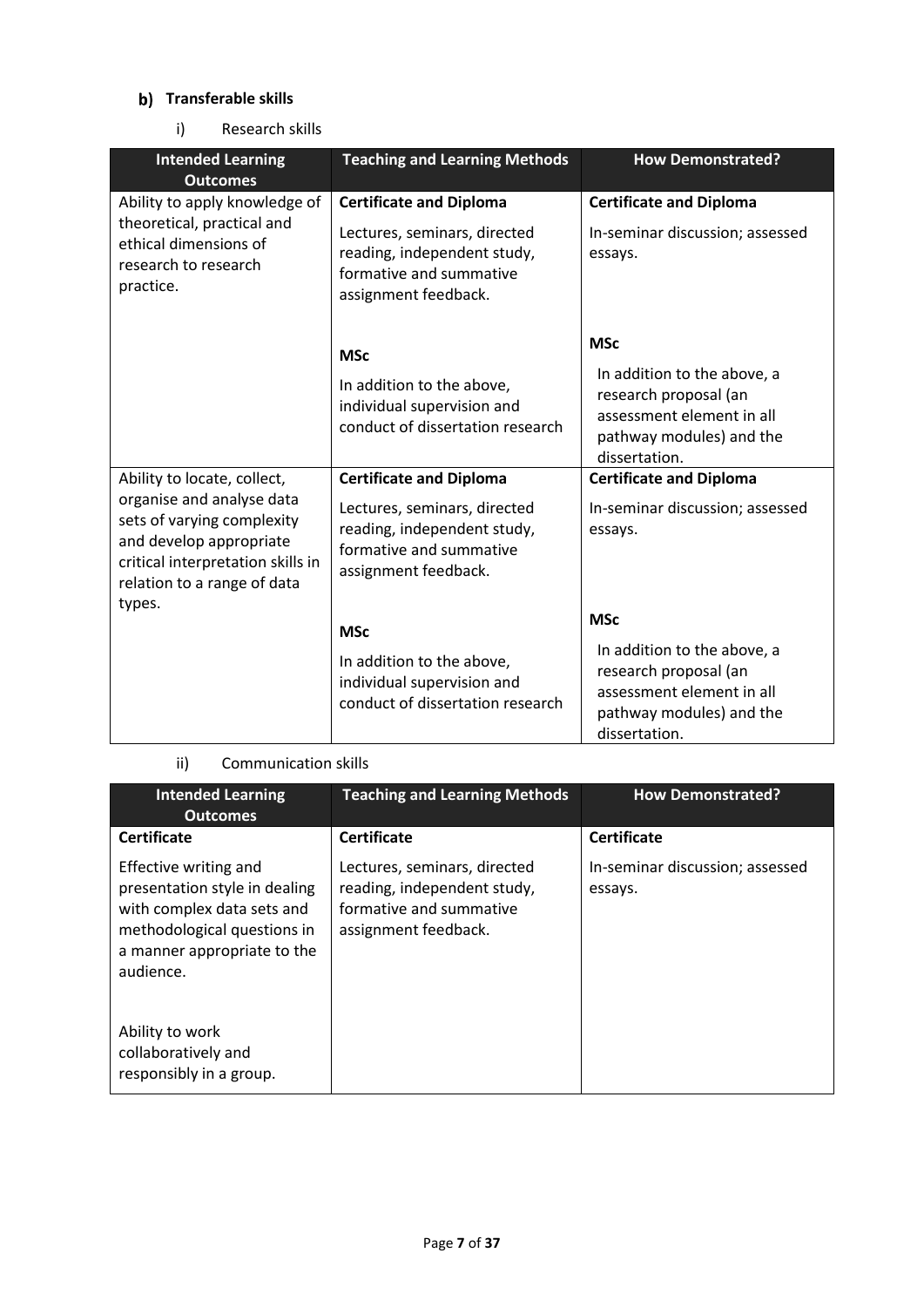| <b>Intended Learning</b><br><b>Outcomes</b>                                                                                                                                        | <b>Teaching and Learning Methods</b>                                                                           | <b>How Demonstrated?</b>                                                                                                                     |
|------------------------------------------------------------------------------------------------------------------------------------------------------------------------------------|----------------------------------------------------------------------------------------------------------------|----------------------------------------------------------------------------------------------------------------------------------------------|
| <b>Diploma</b><br>In addition to the above,<br>ability to demonstrate<br>clarity, fluency and<br>coherence in written<br>expression of discipline-<br>relevant issues and debates. | Lectures, seminars, directed<br>reading, independent study,<br>formative and summative<br>assignment feedback. | In-seminar discussion; assessed<br>essays.                                                                                                   |
| <b>MSc</b><br>In addition to the above,<br>ability to demonstrate<br>clarity, fluency and<br>coherence in written<br>expression of discipline-<br>relevant issues and debates.     | <b>MSc</b><br>In addition to the above,<br>individual supervision for the<br>dissertation.                     | <b>MSc</b><br>In addition to the above, a<br>research proposal (an<br>assessment element in all<br>pathway modules) and the<br>dissertation. |

#### iii) Data presentation

| <b>Intended Learning</b><br><b>Outcomes</b>                                                                                                                          | <b>Teaching and Learning Methods</b>                                                                           | <b>How Demonstrated?</b>                                                                                               |
|----------------------------------------------------------------------------------------------------------------------------------------------------------------------|----------------------------------------------------------------------------------------------------------------|------------------------------------------------------------------------------------------------------------------------|
| <b>Certificate</b>                                                                                                                                                   | <b>Certificate</b>                                                                                             | <b>Certificate</b>                                                                                                     |
| Ability to present research<br>clearly and effectively in<br>appropriate forms including<br>data visualisation and<br>written accounts of data and<br>data analysis. | Lectures, seminars, directed<br>reading, independent study,<br>formative and summative<br>assignment feedback. | Assessed essays; a group poster<br>project (Foundations in<br>Qualitative Research).                                   |
| <b>Diploma</b>                                                                                                                                                       | <b>Diploma</b>                                                                                                 | <b>Diploma</b>                                                                                                         |
| Ability to present research<br>clearly and effectively in<br>appropriate forms including<br>data visualisation and<br>written accounts of data and<br>data analysis. | Lectures, seminars, directed<br>reading, independent study,<br>formative and summative<br>assignment feedback. | In addition to the above, in Media<br>& Communication, History, and<br>Health Sciences pathways: oral<br>presentations |
| <b>MSc</b>                                                                                                                                                           | <b>MSc</b>                                                                                                     | <b>MSc</b>                                                                                                             |
| Ability to manage and<br>organise data.                                                                                                                              | In addition to the above,<br>individual supervision and<br>conduct of dissertation research.                   | In addition to the above, the<br>dissertation.                                                                         |
| Ability to use graphical and<br>statistical methods to<br>summarise data when<br>appropriate to do so.                                                               |                                                                                                                |                                                                                                                        |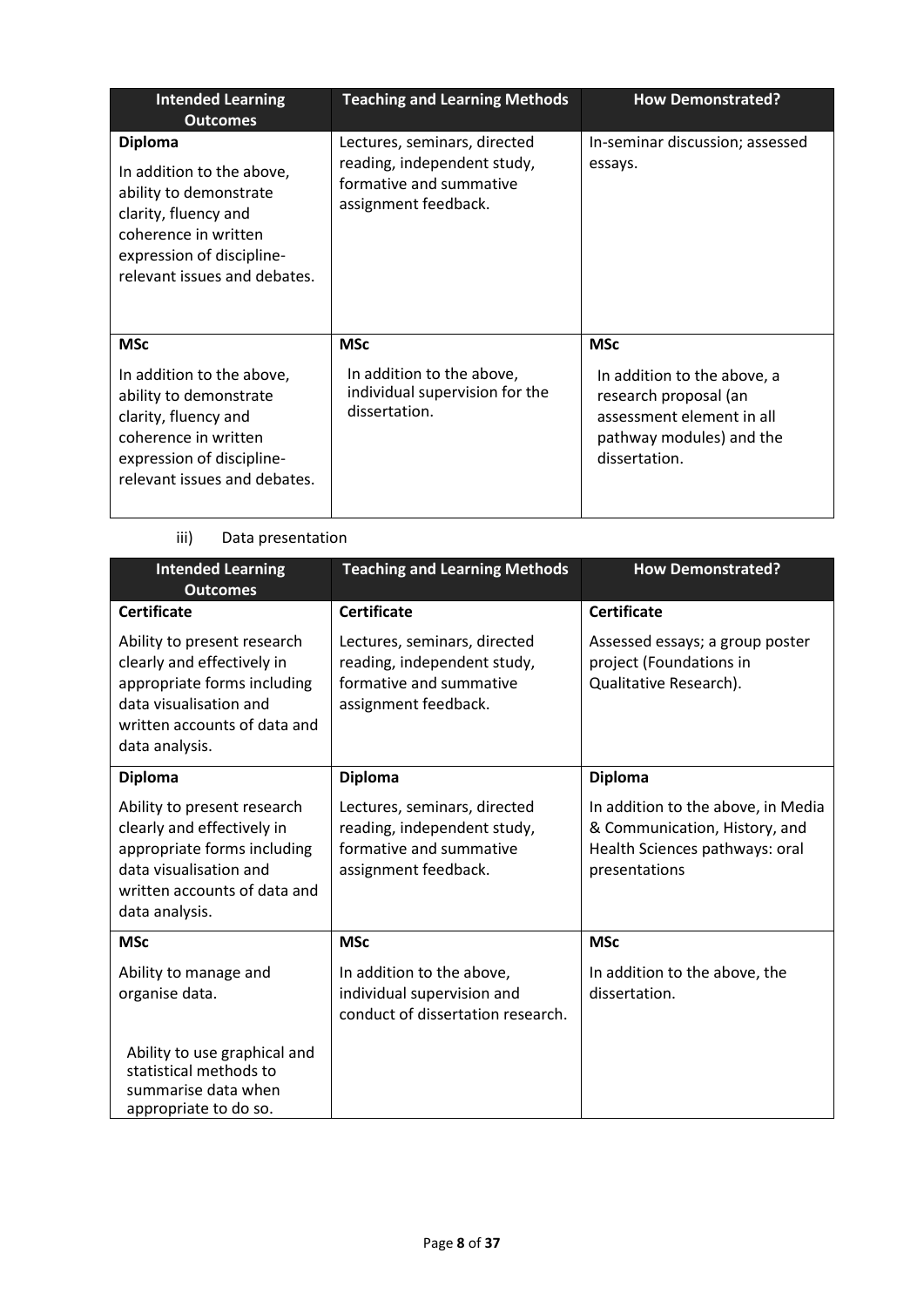iv) Information technology

| <b>Intended Learning</b><br><b>Outcomes</b>                                                                                                                                                   | <b>Teaching and Learning Methods</b>                                                                           | <b>How Demonstrated?</b>                                                                                               |  |
|-----------------------------------------------------------------------------------------------------------------------------------------------------------------------------------------------|----------------------------------------------------------------------------------------------------------------|------------------------------------------------------------------------------------------------------------------------|--|
| <b>Certificate</b>                                                                                                                                                                            | <b>Certificate</b>                                                                                             | <b>Certificate</b>                                                                                                     |  |
| Ability to use appropriate<br>computer software to<br>present written work and<br>support of academic study.                                                                                  | Lectures, seminars, directed<br>reading, independent study,<br>formative and summative<br>assignment feedback. | Assessed essays; a group poster<br>project (Foundations in<br>Qualitative Research).                                   |  |
| Ability to use on-line<br>resources to locate and<br>access data.                                                                                                                             |                                                                                                                |                                                                                                                        |  |
| <b>Diploma</b>                                                                                                                                                                                | <b>Diploma</b>                                                                                                 | <b>Diploma</b>                                                                                                         |  |
| Ability to use appropriate<br>computer software to<br>present written work and<br>support of academic study.<br>Ability to use on-line<br>resources to locate and<br>access data.             | Lectures, seminars, directed<br>reading, independent study,<br>formative and summative<br>assignment feedback. | In addition to the above, in Media<br>& Communication, History, and<br>Health Sciences pathways: oral<br>presentations |  |
| <b>MSc</b>                                                                                                                                                                                    | <b>MSc</b>                                                                                                     | <b>MSc</b>                                                                                                             |  |
| In addition to the above,<br>ability to construct and<br>present quantitative and<br>qualitative data clearly, using<br>relevant statistical and data<br>analysis software as<br>appropriate. | In addition to the above,<br>individual supervision and<br>conduct of dissertation research.                   | In addition to the above, the<br>dissertation.                                                                         |  |

#### v) Problem solving

| <b>Intended Learning</b><br><b>Outcomes</b>                                                                                                                                                                 | <b>Teaching and Learning Methods</b>                                                                                                 | <b>How Demonstrated?</b>                                                                                   |
|-------------------------------------------------------------------------------------------------------------------------------------------------------------------------------------------------------------|--------------------------------------------------------------------------------------------------------------------------------------|------------------------------------------------------------------------------------------------------------|
| Ability to identify<br>appropriate quantitative and<br>qualitative approaches to<br>the analysis of data and<br>solve problems in the<br>selection and refinement of<br>interpretations of complex<br>data. | <b>Certificate</b><br>Lectures, seminars, directed<br>reading, independent study,<br>formative and summative<br>assignment feedback. | <b>Certificate</b><br>Assessed essays; a group poster<br>project (Foundations in<br>Qualitative Research). |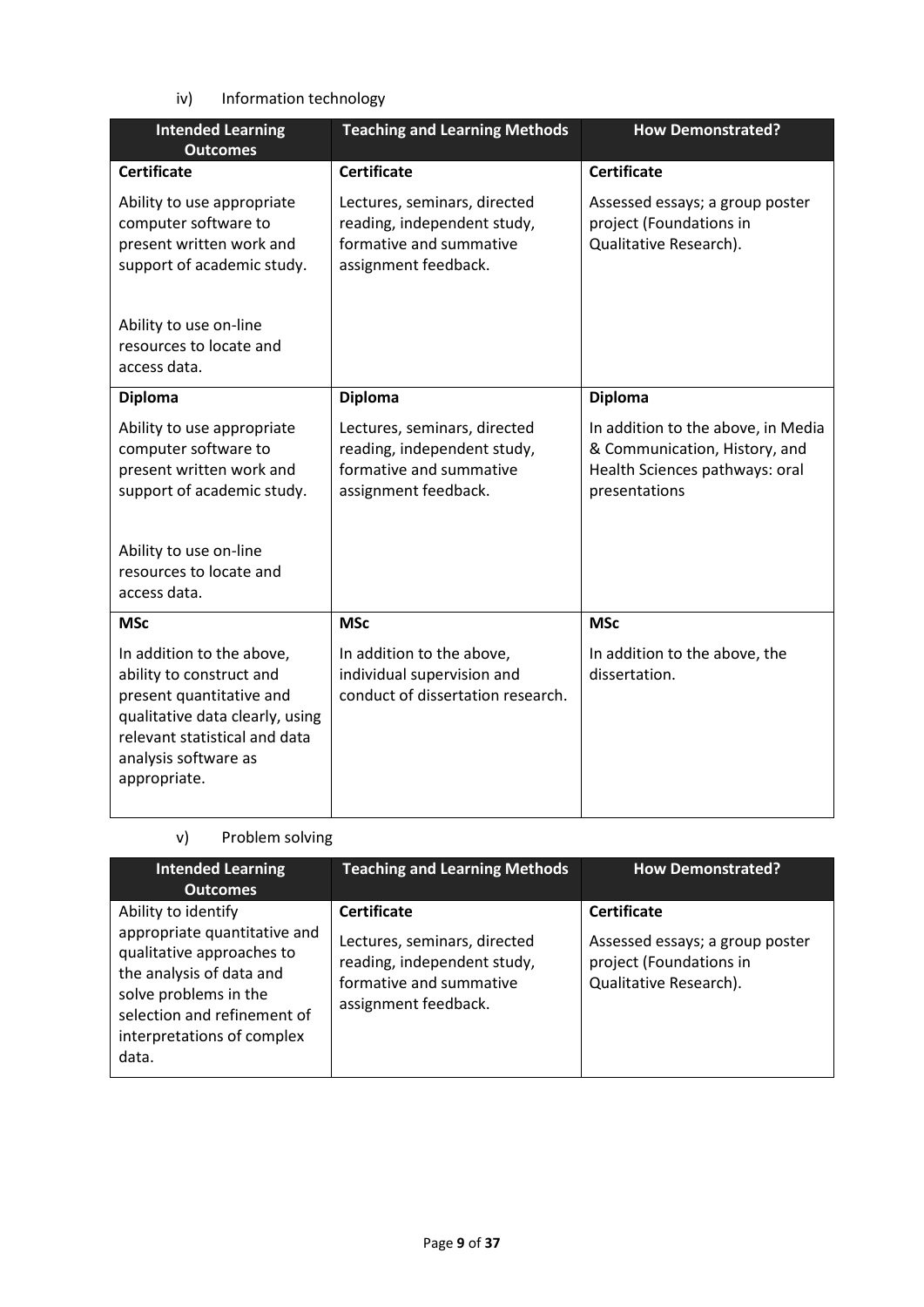| <b>Intended Learning</b><br><b>Outcomes</b>                                                                                                                                                                 | <b>Teaching and Learning Methods</b>                                                                                             | <b>How Demonstrated?</b>                                                                                                                 |
|-------------------------------------------------------------------------------------------------------------------------------------------------------------------------------------------------------------|----------------------------------------------------------------------------------------------------------------------------------|------------------------------------------------------------------------------------------------------------------------------------------|
| Ability to identify<br>appropriate quantitative and<br>qualitative approaches to<br>the analysis of data and<br>solve problems in the<br>selection and refinement of<br>interpretations of complex<br>data. | <b>Diploma</b><br>Lectures, seminars, directed<br>reading, independent study,<br>formative and summative<br>assignment feedback. | <b>Diploma</b><br>In addition to the above, in Media<br>& Communication, History, and<br>Health Sciences pathways: oral<br>presentations |
| Ability to identify<br>appropriate quantitative and<br>qualitative approaches to<br>the analysis of data and<br>solve problems in the<br>selection and refinement of<br>interpretations of complex<br>data. | <b>MSc</b><br>In addition to the above,<br>individual supervision and<br>conduct of dissertation research.                       | <b>MSc</b><br>In addition to the above, the<br>dissertation.                                                                             |

| <b>Intended Learning</b><br><b>Outcomes</b>                  | <b>Teaching and Learning Methods</b>                                                                                                                                                                                                                      | <b>How Demonstrated?</b>                                                      |
|--------------------------------------------------------------|-----------------------------------------------------------------------------------------------------------------------------------------------------------------------------------------------------------------------------------------------------------|-------------------------------------------------------------------------------|
| Ability to know how and                                      | <b>Certificate and Diploma</b>                                                                                                                                                                                                                            | <b>Certificate and Diploma</b>                                                |
| when to draw on the<br>knowledge and expertise of<br>others. | Seminars and group work.                                                                                                                                                                                                                                  | Seminars; a group poster project<br>(Foundations in Qualitative<br>Research). |
|                                                              | <b>MSc</b>                                                                                                                                                                                                                                                | <b>MSc</b>                                                                    |
|                                                              | In addition to the above,<br>establishing an effective working<br>relationship with the dissertation<br>supervisor and relevant<br>academic colleagues (e.g.<br>personal tutor, module and<br>programme leaders); the<br>conduct of dissertation research | In addition to the above, the<br>dissertation.                                |
| Ability to contribute to and                                 | <b>Certificate and Diploma</b>                                                                                                                                                                                                                            | <b>Certificate and Diploma</b>                                                |
| comment on ideas in group<br>discussions.                    | Seminars and group work.                                                                                                                                                                                                                                  | Seminars; a group poster project<br>(Foundations in Qualitative<br>Research). |
|                                                              | <b>MSc</b>                                                                                                                                                                                                                                                |                                                                               |
|                                                              | In addition to the above,<br>establishing an effective working<br>relationship with the dissertation<br>supervisor and relevant academic<br>colleagues (e.g. personal tutor,<br>module and programme leaders);<br>the conduct of dissertation<br>research | <b>MSc</b><br>In addition to the above, the<br>dissertation.                  |

### vi) Working relationships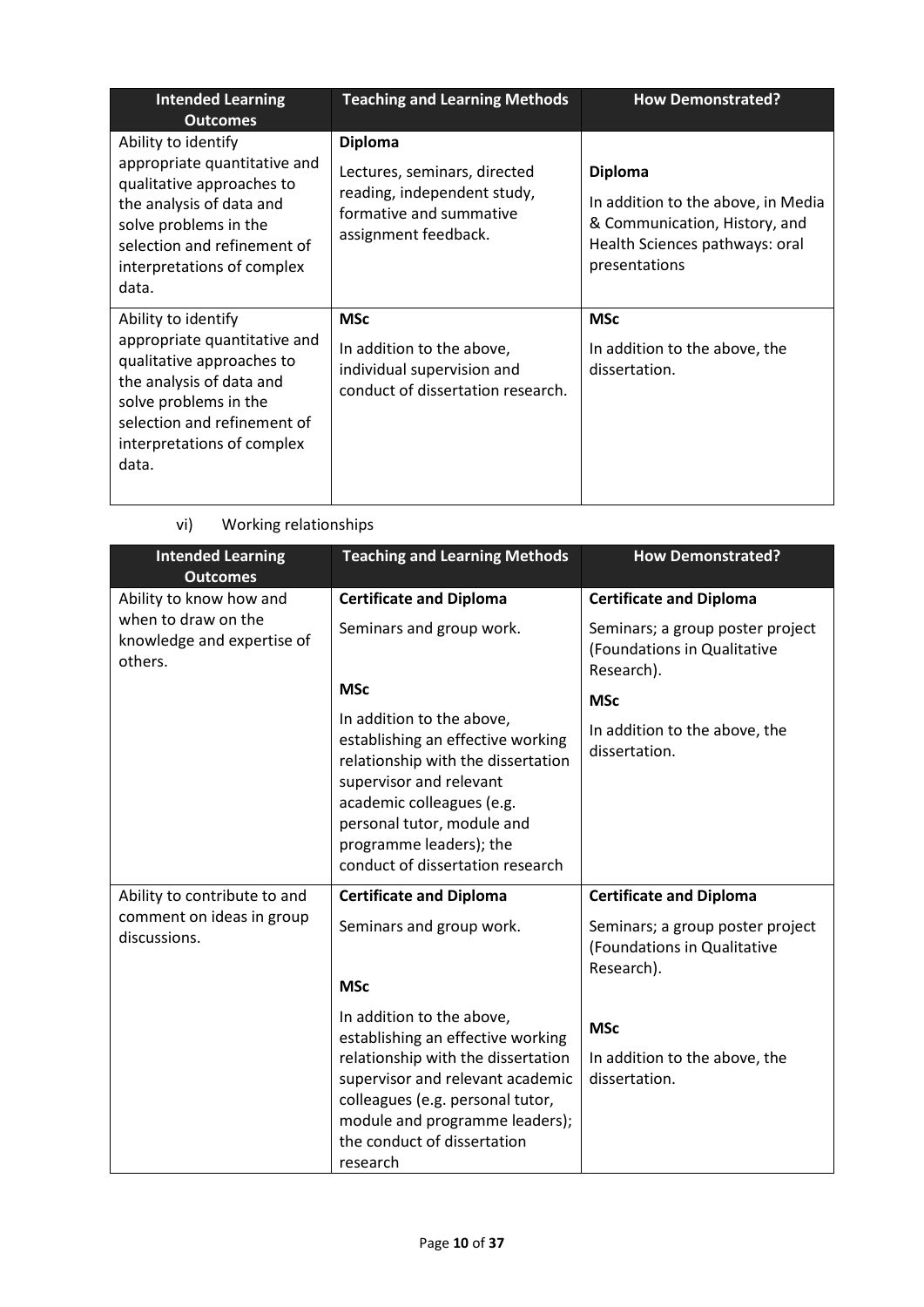vii) Managing learning

| <b>Intended Learning</b><br><b>Outcomes</b>                                                                                           | <b>Teaching and Learning Methods</b>                                                                           | <b>How Demonstrated?</b>                                                                                               |
|---------------------------------------------------------------------------------------------------------------------------------------|----------------------------------------------------------------------------------------------------------------|------------------------------------------------------------------------------------------------------------------------|
| <b>Certificate and Diploma</b>                                                                                                        | <b>Certificate and Diploma</b>                                                                                 | <b>Certificate</b>                                                                                                     |
| Ability to plan and construct<br>responses to a brief, drawing<br>upon a range of appropriate<br>sources, and meet                    | Lectures, seminars, directed<br>reading, independent study,<br>formative and summative<br>assignment feedback. | Assessed essays; a group poster<br>project (Foundations in<br>Qualitative Research).<br><b>Diploma</b>                 |
| submission deadlines.                                                                                                                 |                                                                                                                | In addition to the above, in Media<br>& Communication, History, and<br>Health Sciences pathways: oral<br>presentations |
| <b>Certificate and Diploma</b>                                                                                                        | <b>Certificate and Diploma</b>                                                                                 | <b>Certificate</b>                                                                                                     |
| Ability to manage self-guided<br>learning.                                                                                            | Lectures, seminars, directed<br>reading, independent study,<br>formative and summative<br>assignment feedback. | Assessed essays; a group poster<br>project (Foundations in<br>Qualitative Research).                                   |
|                                                                                                                                       |                                                                                                                | <b>Diploma</b>                                                                                                         |
|                                                                                                                                       |                                                                                                                | In addition to the above, in Media<br>& Communication, History, and<br>Health Sciences pathways: oral<br>presentations |
| <b>Certificate and Diploma</b>                                                                                                        | <b>Certificate and Diploma</b>                                                                                 | <b>Certificate</b>                                                                                                     |
| Ability to make use of a<br>variety of learning methods<br>to deal with different<br>research questions and data<br>analysis methods. | Lectures, seminars, directed<br>reading, independent study,<br>formative and summative<br>assignment feedback. | Assessed essays; a group poster<br>project (Foundations in<br>Qualitative Research).                                   |
|                                                                                                                                       |                                                                                                                | <b>Diploma</b>                                                                                                         |
|                                                                                                                                       |                                                                                                                | In addition to the above, in Media<br>& Communication, History, and<br>Health Sciences pathways: oral<br>presentations |
| <b>Certificate and Diploma</b>                                                                                                        | <b>Certificate and Diploma</b>                                                                                 | <b>Certificate</b>                                                                                                     |
| Ability to reflect upon<br>behaviour and skills with a<br>view to personal and<br>professional development.                           | Lectures, seminars, directed<br>reading, independent study,<br>formative and summative<br>assignment feedback. | Assessed essays; a group poster<br>project (Foundations in<br>Qualitative Research).                                   |
|                                                                                                                                       |                                                                                                                | <b>Diploma</b>                                                                                                         |
|                                                                                                                                       |                                                                                                                | In addition to the above, in Media<br>& Communication, History, and<br>Health Sciences pathways: oral<br>presentations |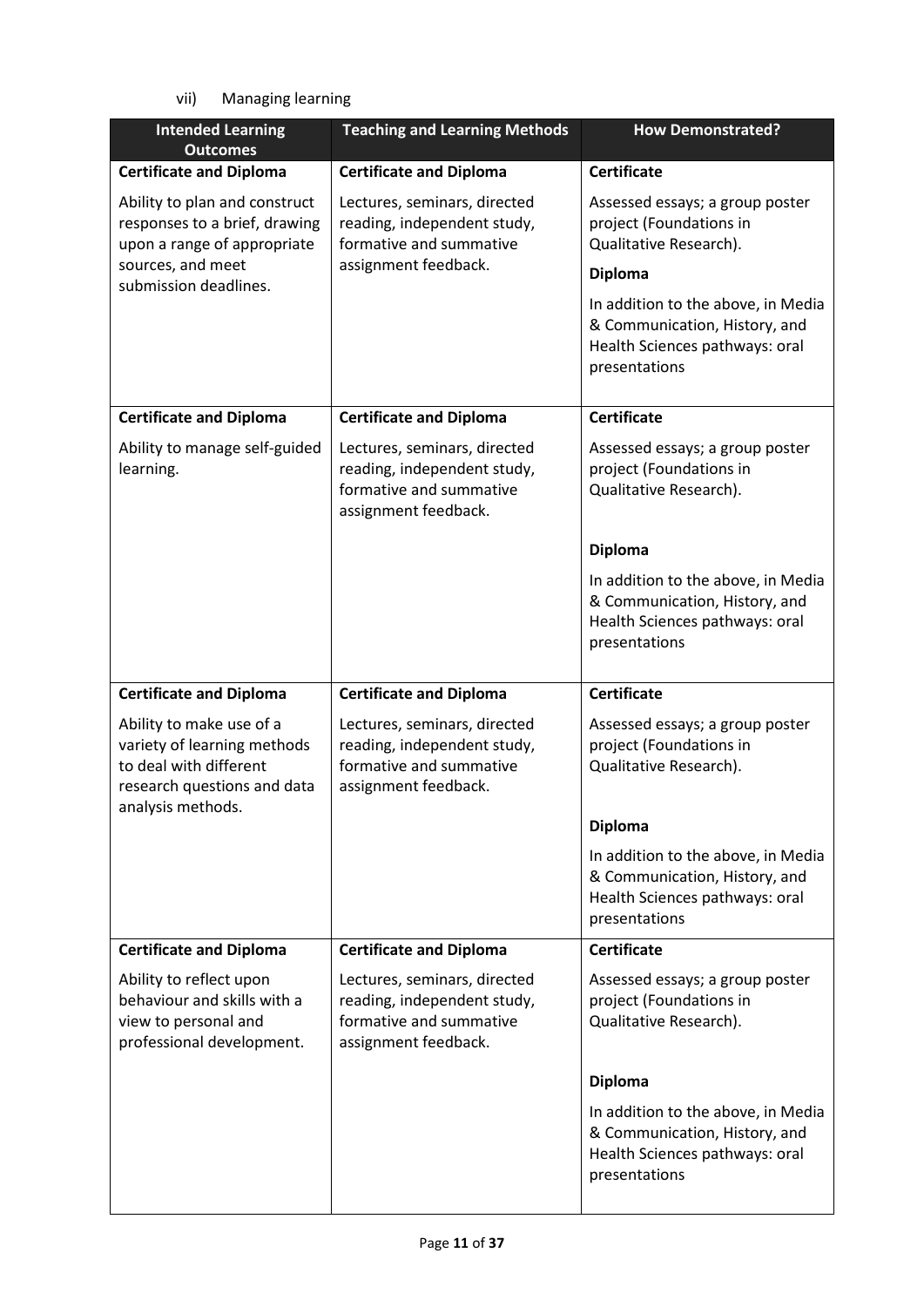| <b>Intended Learning</b><br><b>Outcomes</b>                                                                                                                                                                                                                            | <b>Teaching and Learning Methods</b>                                                         | <b>How Demonstrated?</b>                       |
|------------------------------------------------------------------------------------------------------------------------------------------------------------------------------------------------------------------------------------------------------------------------|----------------------------------------------------------------------------------------------|------------------------------------------------|
| <b>MSc</b>                                                                                                                                                                                                                                                             | <b>MSc</b>                                                                                   | <b>MSc</b>                                     |
| In addition to the above:<br>ability to identify a suitable<br>research topic; construct a<br>viable research design and a<br>feasible research timetable;<br>carry out independent<br>research and reflect upon<br>the research findings and<br>the research process. | In addition to the above,<br>individual supervision and<br>conduct of dissertation research. | In addition to the above, the<br>dissertation. |

viii) Career management

| <b>Intended Learning</b><br><b>Outcomes</b>                                                                                        | <b>Teaching and Learning Methods</b>                                                                           | <b>How Demonstrated?</b>                                                                                               |
|------------------------------------------------------------------------------------------------------------------------------------|----------------------------------------------------------------------------------------------------------------|------------------------------------------------------------------------------------------------------------------------|
| <b>Certificate and Diploma</b>                                                                                                     | <b>Certificate and Diploma</b>                                                                                 | <b>Certificate</b>                                                                                                     |
| Ability to relate the<br>knowledge and expertise<br>acquired in the programme<br>with a current or future<br>personal career plan. | Lectures, seminars, directed<br>reading, independent study,<br>formative and summative<br>assignment feedback. | Assessed essays; a group poster<br>project (Foundations in<br>Qualitative Research).                                   |
|                                                                                                                                    |                                                                                                                | <b>Diploma</b>                                                                                                         |
|                                                                                                                                    |                                                                                                                | In addition to the above, in Media<br>& Communication, History, and<br>Health Sciences pathways: oral<br>presentations |
| <b>MSc</b>                                                                                                                         | <b>MSc</b>                                                                                                     | <b>MSc</b>                                                                                                             |
| Ability to use the MSc<br>research project as a basis<br>for the design and realisation<br>of a PhD project.                       | In addition to the above,<br>individual supervision of the<br>dissertation.                                    | In addition to the above, the<br>dissertation                                                                          |

#### **10. Special features**

The programme follows the requirements of the ESRC for Masters as the first year of a 1+3 award. The core modules will be delivered by the School of Media, Communication and Sociology and pathway modules by the relevant schools. The complexity of the programme requires collaboration and administrative support across a range of stakeholders which are outlined in the supporting document on programme administration.

This programme has been developed primarily as a vehicle for students in receipt of an ESRC award for PGR studies at the University of Leicester and under the auspices of the Midlands Graduate School, ESRC Doctoral Training Partnership led by Warwick University. Students with a 1 +3 award from the ESRC will be registered as PGR students in the relevant School/Department and for the MSc in Social Science Research. The programme will be led by the School of Media, Communication and Sociology with pathways provided by partner schools/departments. The pathway titles follow those assigned to them in the DTP, and these are not necessarily the same as the Leicester department/school where they are based, see table below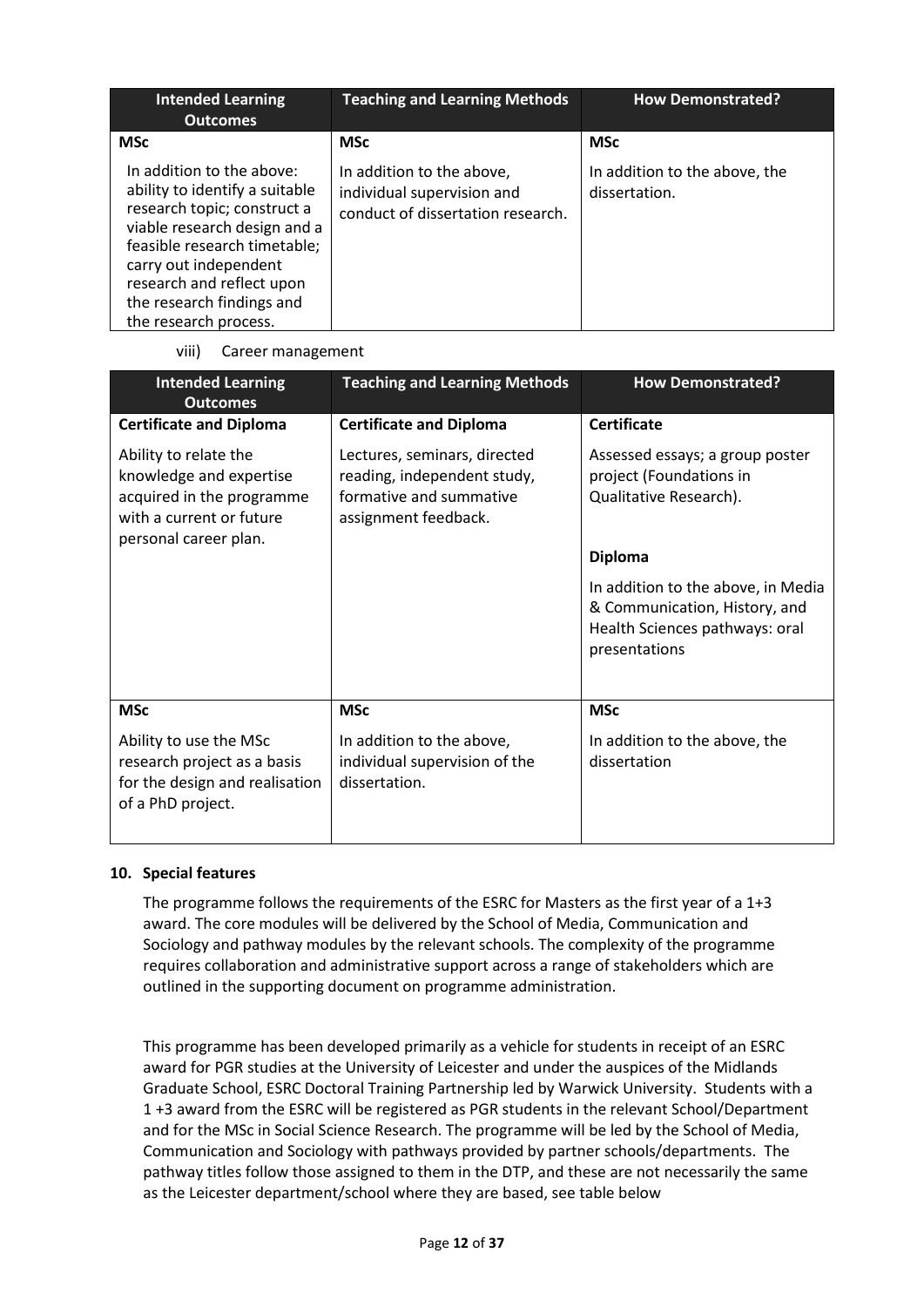| Pathway Title                      | Host Department/School                        |
|------------------------------------|-----------------------------------------------|
| <b>Communication and Media</b>     | Media, Communication and Sociology            |
| <b>Economic and Social History</b> | History, Politics and International Relations |
| <b>Health and Well Being</b>       | <b>Health Sciences</b>                        |
| Human Geography                    | Geography, Geology and Environment            |
| <b>Museum Studies</b>              | <b>Museum Studies</b>                         |

The programme complements the existing MSc in Social Research currently offered by MCS. An advantage of hosting the programme in MCS is that the existing teaching team delivering this cognate Masters programme in Social Science will contribute to the Masters in Social Science Research. Two of the core modules in Social Research will be core on the Masters in Social Science Research. In addition, an optional advanced Quantitative Methods module on the Masters in Social Research will also be core on the Masters in Social Science Research. This represents 60 credits of overlap between the two programmes. The fourth core module (20 credits), the pathway options (40 credits) and the dissertation module (60 credits) on the proposed Masters in Social Science Research are non-overlapping with the existing provision in the Masters in Social Research.

The contributing academic staff within the programme incorporate their research specialisms into the teaching and relevant high-level research and teaching skills appropriate to a researchintensive Master's programme.

#### **11. Indicators of programme quality**

The core modules of the programme draw on the established quality of the teaching team in Media, Communication and Sociology and specifically on those involved in the delivery of the Masters in Social Research. The quality of the MSc in Social Research has been recognised by the external examiner and by students. Pathway modules are drawn from existing provision, their quality has been recognised by external examiners and by students, including those who have continued to doctoral study.

#### **12. Criteria for award and classification**

This programme follows the standard scheme of taught postgraduate award and classification set out i[n Senate Regulations](http://www.le.ac.uk/senate-regulations) – see the version of *Senate Regulation 6 governing taught postgraduate programmes of study* relevant to year of entry.

#### **13. Progression points**

As defined i[n Senate Regulations](http://www.le.ac.uk/senate-regulation6) - refer to the version of *Senate Regulation 6 governing taught postgraduate programmes of study* relevant to year of entry.

In cases where a student has failed to meet a requirement to progress they will be required to withdraw from the course and a recommendation will be made to the Board of Examiners for an intermediate/exit award where appropriate.

#### **14. Rules relating to re-sits or re-submissions**

As defined i[n Senate Regulations](http://www.le.ac.uk/senate-regulation6) - refer to the version of *Senate Regulation 6 governing taught postgraduate programmes of study* relevant to year of entry.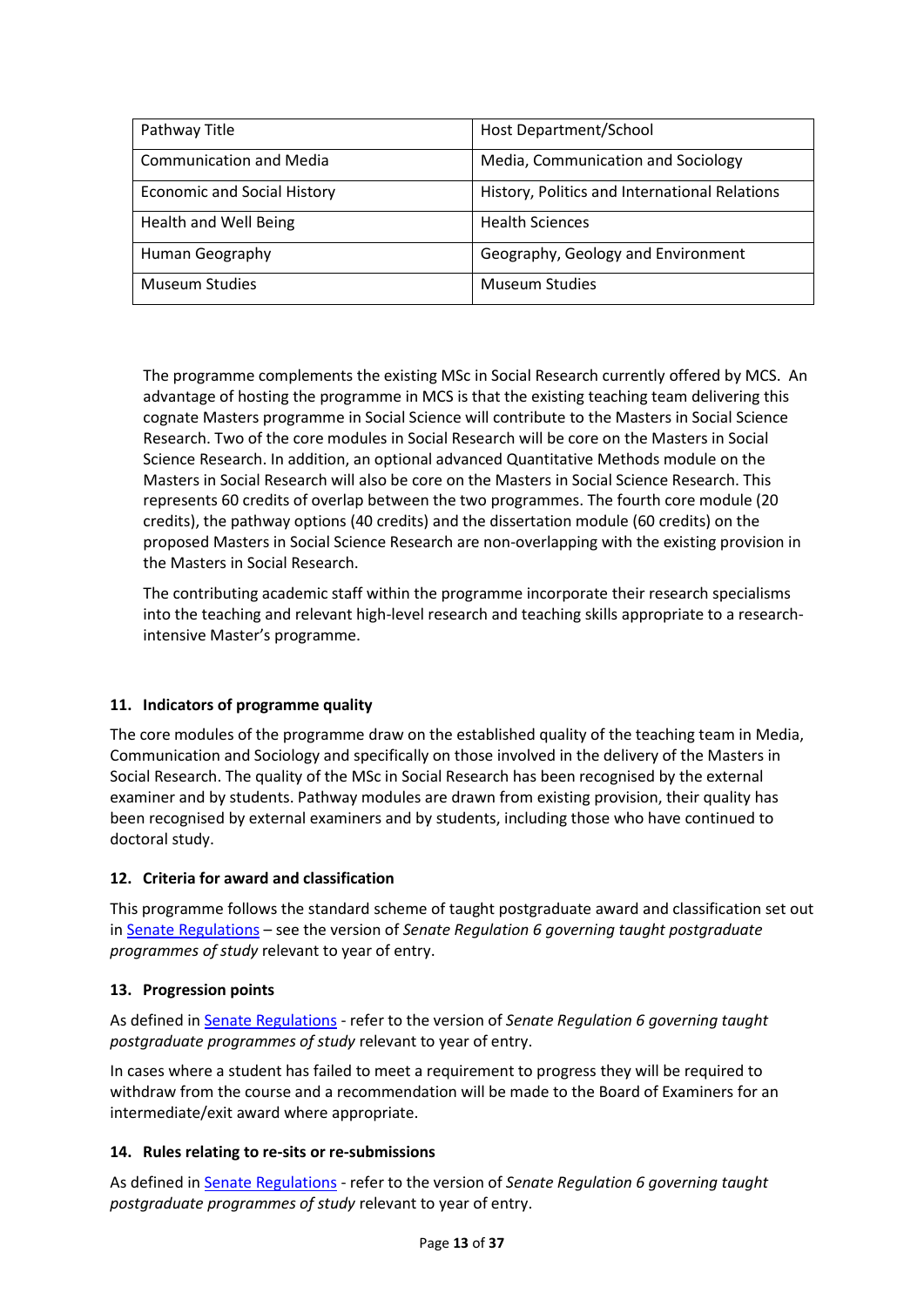### **15. External Examiners reports**

The details of the External Examiner(s) for this programme and the most recent External Examiners' reports for this programme can be found at **exampapers@Leicester** [log-in required]

### **16. Additional features** (e.g. timetable for admissions)

n/a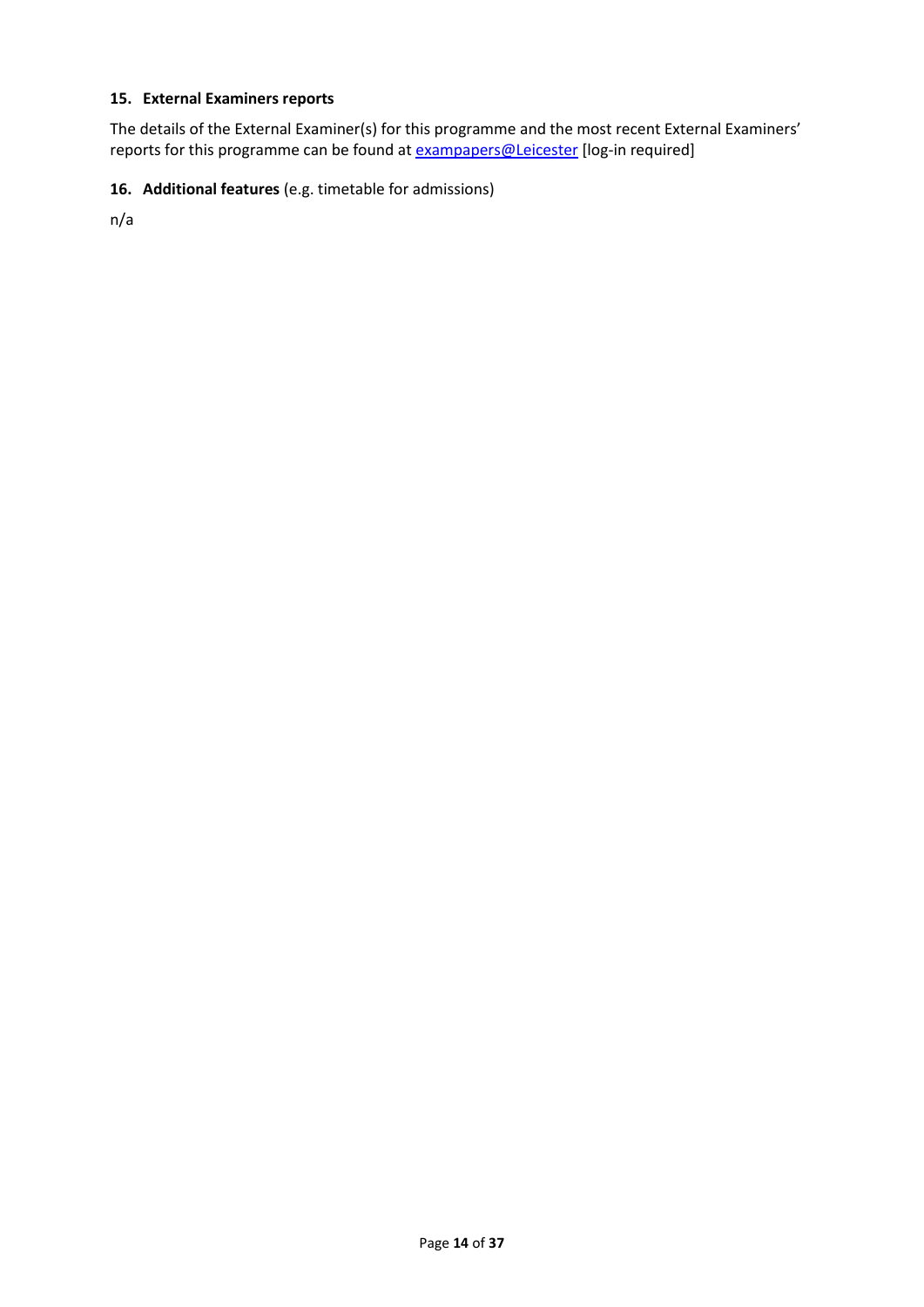

# **Programme Specification (Postgraduate) FOR ENTRY YEAR: 2021/22**

**Date created:** May 2020 **Last amended:** 26/02/2021 **Version no.** Choose an item.

### **Appendix 1: Programme structure (programme regulations)**

The University regularly reviews its programmes and modules to ensure that they reflect the current status of the discipline and offer the best learning experience to students. On occasion, it may be necessary to alter particular aspects of a course or module.

The MSc in Social Science Research consists of four core 20 credit modules and 40 credits of pathway specific modules in one of Communication and Media, Economic and Social History, Human Geography, Museum Studies and Health and Wellbeing. A supervised research based dissertation worth 60 credits will be supervised in the appropriate pathway school/department.

MSc in Social Science Research (Communication and Media)

#### **Credit breakdown**

| <b>Status</b>        | <b>Year long</b>   | Semester 1         | Semester 2         | <b>Other delivery</b><br>period |
|----------------------|--------------------|--------------------|--------------------|---------------------------------|
| Core taught          | Choose an<br>item. | 60 credits         | 40 credits         | Choose an<br>item.              |
| Optional             | Choose an<br>item. | Choose an<br>item. | 20 credits         | Choose an<br>item.              |
| Dissertation/project | 60 credits         | Choose an<br>item. | Choose an<br>item. | Choose an<br>item.              |

180 credits in total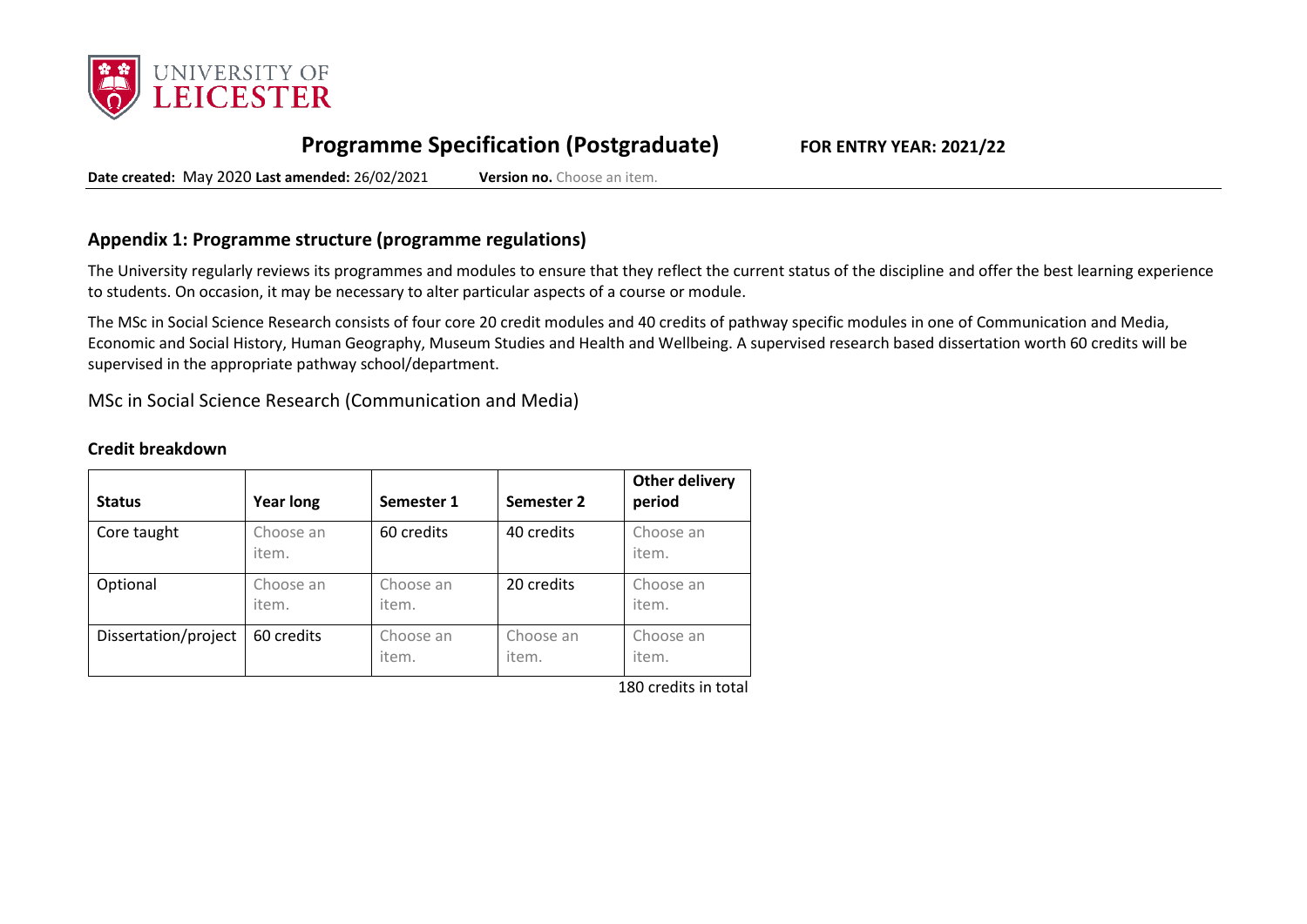### **Level 7/Year 1 2021/22**

### Core modules

| <b>Delivery period</b> | Code   | <b>Title</b>                          | <b>Credits</b> |
|------------------------|--------|---------------------------------------|----------------|
| Semester 1             | SY7044 | Research Design, Practice and Ethics  | 20 credits     |
| Semester 1             | SY7045 | Philosophy of Social Science Research | 20 credits     |
| Semester 1             | MS7202 | <b>Mass Communication Theory</b>      | 20 credits     |
| Semester 2             | SY7047 | <b>Quantitative Research Methods</b>  | 20 credits     |
| Semester 2             | SY7046 | Foundations in Qualitative Research   | 20 credits     |
| Term 3                 | MS7012 | Dissertation                          | 60 credits     |

#### **Notes**

### MS7012 is compulsory only for degree of MSc

#### Option modules

| <b>Delivery period</b> | Code   | <b>Title</b>                                                  | <b>Credits</b> |
|------------------------|--------|---------------------------------------------------------------|----------------|
| Semester 2             | MS7225 | Researching Media and Public Communication                    | 20 credits     |
| Semester 2             | MS7226 | Digital Media, Online Persuasion and Behavioural Change       | 20 credits     |
| Semester 2             | MS7227 | Digital Media, Online Persuasion and Behavioural Change       | 20 credits     |
| Semester 2             | MS7206 | Global Affairs: Actors, Communication and Culture             | 20 credits     |
| Semester 2             | MS7287 | Critical Approaches to Data Analytics and the Digital Economy | 20 credits     |
| Semester 2             | MS7282 | <b>Global Communications and Development</b>                  | 20 credits     |

### **Notes**

This is an indicative list of option modules and not definitive of what will be available. Option module choice is also subject to availability, timetabling, student number restrictions and, where appropriate, students having taken appropriate pre-requisite modules.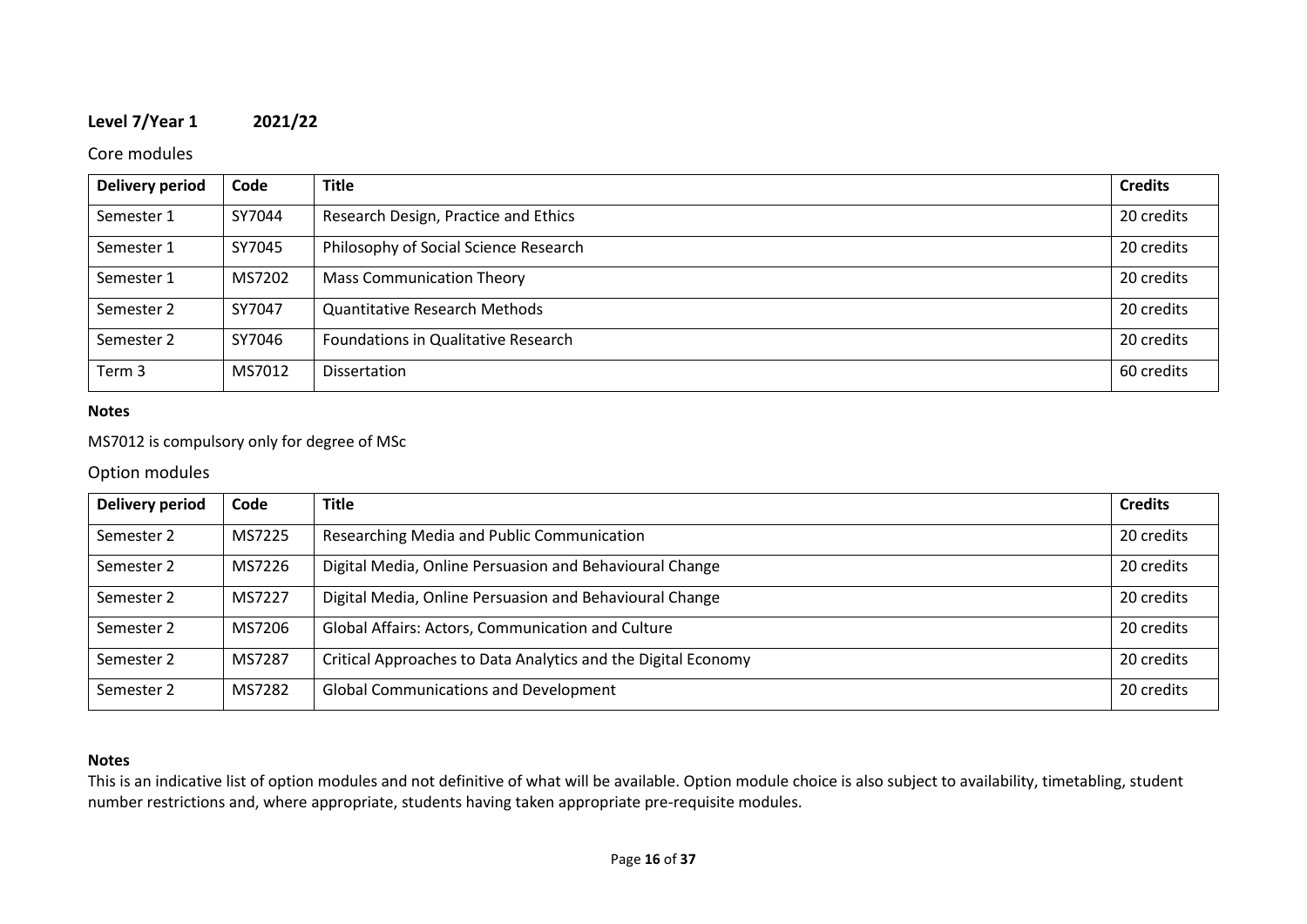MSc in Social Science Research (Economic and Social History)

# **Credit breakdown**

| <b>Status</b>        | <b>Year long</b>   | Semester 1         | Semester 2         | <b>Other delivery</b><br>period |
|----------------------|--------------------|--------------------|--------------------|---------------------------------|
| Core taught          | Choose an<br>item. | 60 credits         | 40 credits         | Choose an<br>item.              |
| Optional             | Choose an<br>item. | Choose an<br>item. | 20 credits         | Choose an<br>item.              |
| Dissertation/project | 60 credits         | Choose an<br>item. | Choose an<br>item. | Choose an<br>item.              |

180 credits in total

# **Level 7/Year 1 2021/22**

Core modules

| <b>Delivery period</b> | Code   | <b>Title</b>                            | <b>Credits</b> |
|------------------------|--------|-----------------------------------------|----------------|
| Semester 1             | SY7044 | Research Design, Practice and Ethics    | 20 credits     |
| Semester 1             | SY7045 | Philosophy of Social Science Research   | 20 credits     |
| Semester 1             | HS7011 | Historical Research, Historical Writing | 20 credits     |
| Semester 2             | SY7047 | <b>Quantitative Research Methods</b>    | 20 credits     |
| Semester 2             | SY7046 | Foundations in Qualitative Research     | 20 credits     |
| Term 3                 | HS7000 | <b>Dissertation</b>                     | 60 credits     |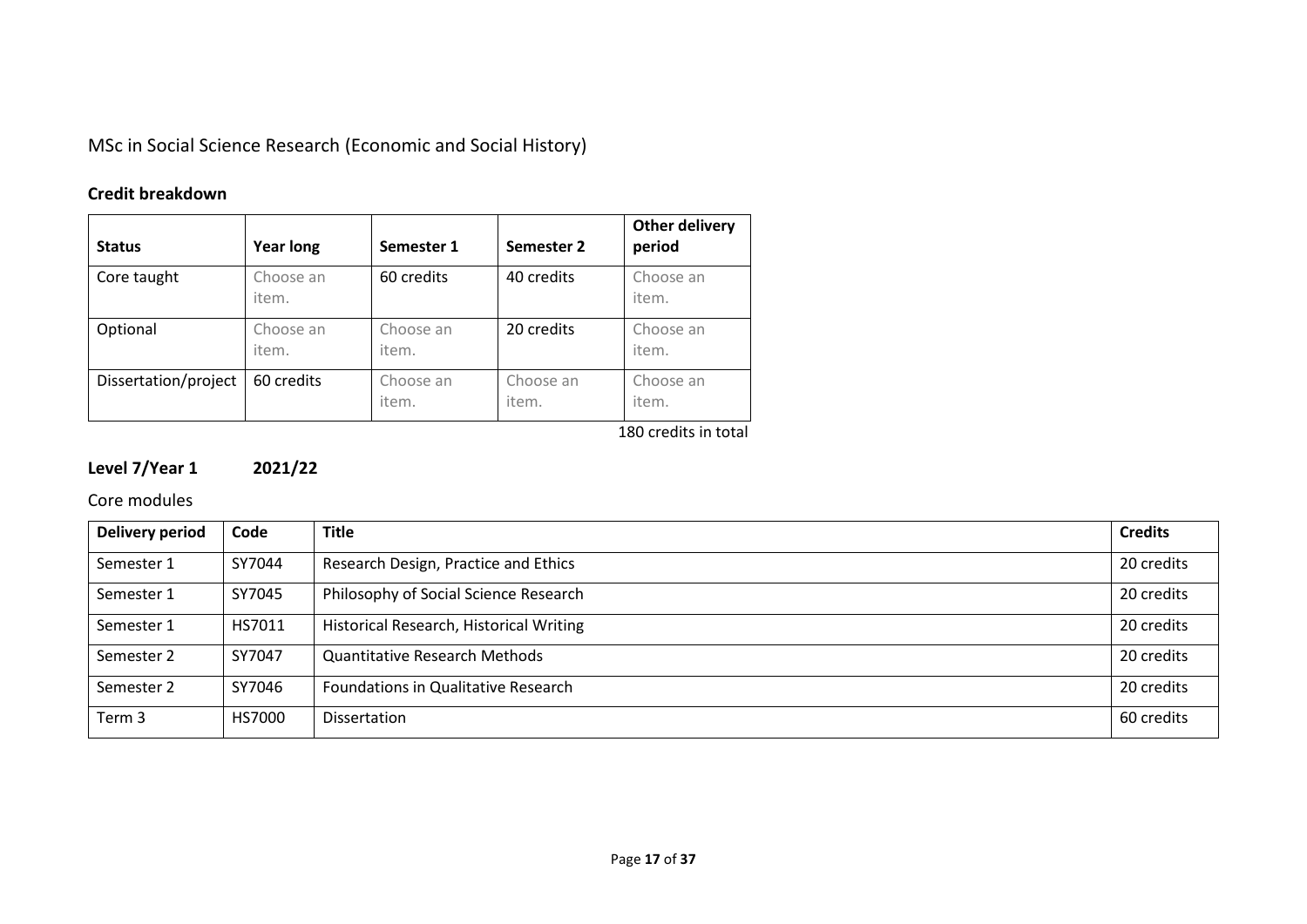### HS7000 is compulsory only for degree of MSc

### Option modules

| <b>Delivery period</b> | Code          | <b>Title</b>                                                   | <b>Credits</b> |
|------------------------|---------------|----------------------------------------------------------------|----------------|
| Semester 2             | HS7052        | Heritage in the Workplace                                      | 20 credits     |
| Semester 2             | HS7053        | After the Holocaust-History and memory in post-war Germany     | 20 credits     |
| Semester 2             | <b>HS7055</b> | Conservation, Heritage and the Urban Environment               | 20 credits     |
| Semester 2             | HS7145        | Landscapes and Identities in Medieval and Early Modern England | 20 credits     |
| Semester 2             | HS7059        | <b>Global Cities: the View from Asia</b>                       | 20 credits     |
| Semester 2             | HS7060        | <b>Directed Reading</b>                                        | 20 credits     |
| Semester 2             | HS7061        | American Freedoms                                              | 20 credits     |
| Semester 2             | HS7320        | <b>Global History</b>                                          | 20 credits     |
| Semester 2             | HS7321        | <b>Religious Conflict and Coexistence</b>                      | 20 credits     |
| Semester 2             | HS7322        | Patients & Practitioners                                       | 20 credits     |

#### **Notes**

This is an indicative list of option modules and not definitive of what will be available. Option module choice is also subject to availability, timetabling, student number restrictions and, where appropriate, students having taken appropriate pre-requisite modules.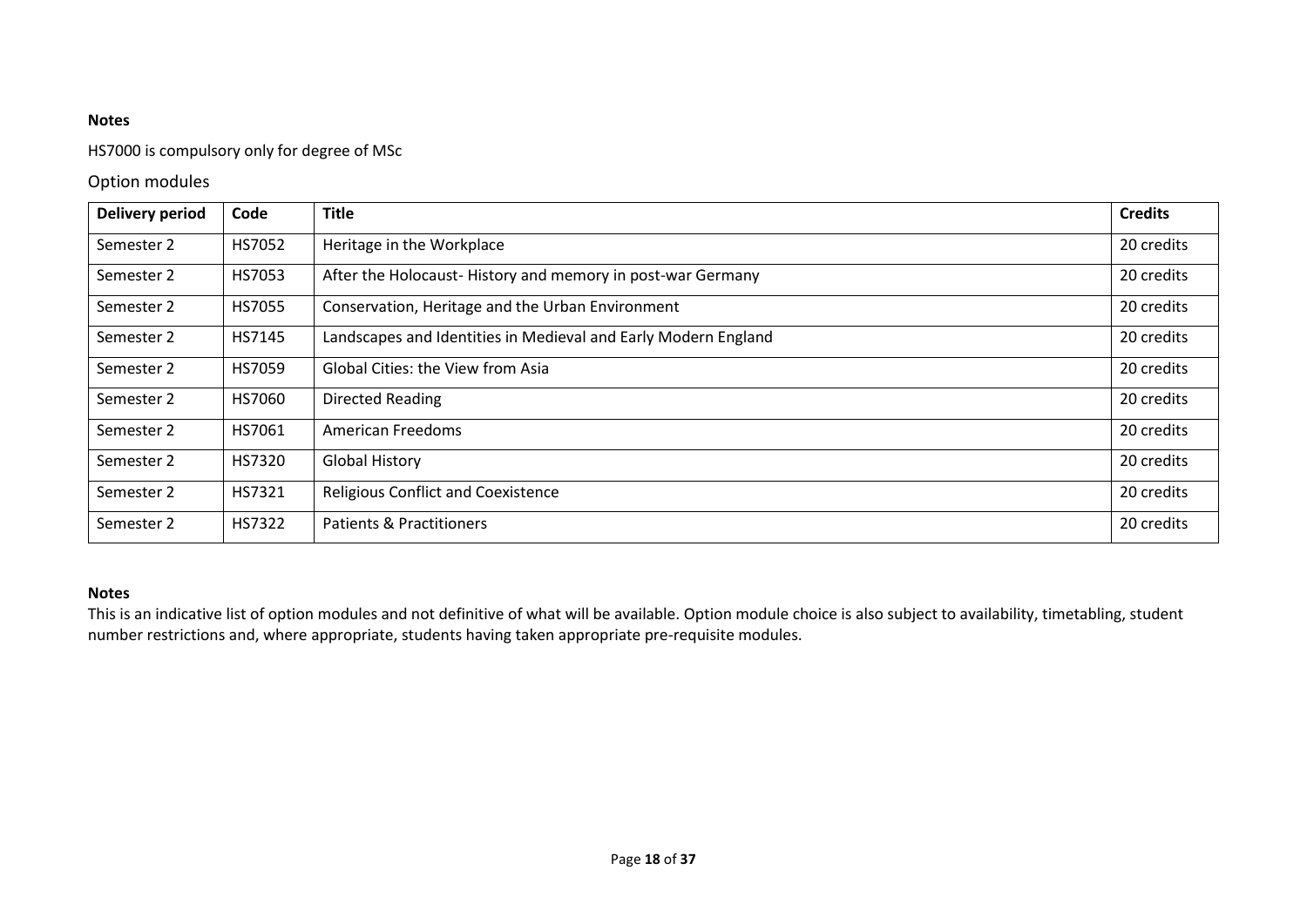MSc in Social Science Research (Human Geography)

# **Credit breakdown**

| <b>Status</b>        | <b>Year long</b>   | Semester 1         | Semester 2         | <b>Other delivery</b><br>period |
|----------------------|--------------------|--------------------|--------------------|---------------------------------|
| Core taught          | Choose an<br>item. | 60 credits         | 60 credits         | Choose an<br>item.              |
| Optional             | Choose an<br>item. | Choose an<br>item. |                    | Choose an<br>item.              |
| Dissertation/project | 60 credits         | Choose an<br>item. | Choose an<br>item. | Choose an<br>item.              |

180 credits in total

# **Level 7/Year 1 2021/22**

### Core modules

| <b>Delivery period</b> | Code   | <b>Title</b>                             | <b>Credits</b> |
|------------------------|--------|------------------------------------------|----------------|
| Semester 1             | SY7044 | Research Design, Practice and Ethics     | 20 credits     |
| Semester 1             | SY7045 | Philosophy of Social Science Research    | 20 credits     |
| Semester 1             | GY7411 | <b>Contemporary Critical Geographies</b> | 20 credits     |
| Semester 2             | SY7047 | <b>Quantitative Research Methods</b>     | 20 credits     |
| Semester 2             | SY7046 | Foundations in Qualitative Research      | 20 credits     |
| Semester 2             | GY7412 | <b>Creative Geographies in Practice</b>  | 20 credits     |
| Term 3                 | GY7420 | Dissertation                             | 60 credits     |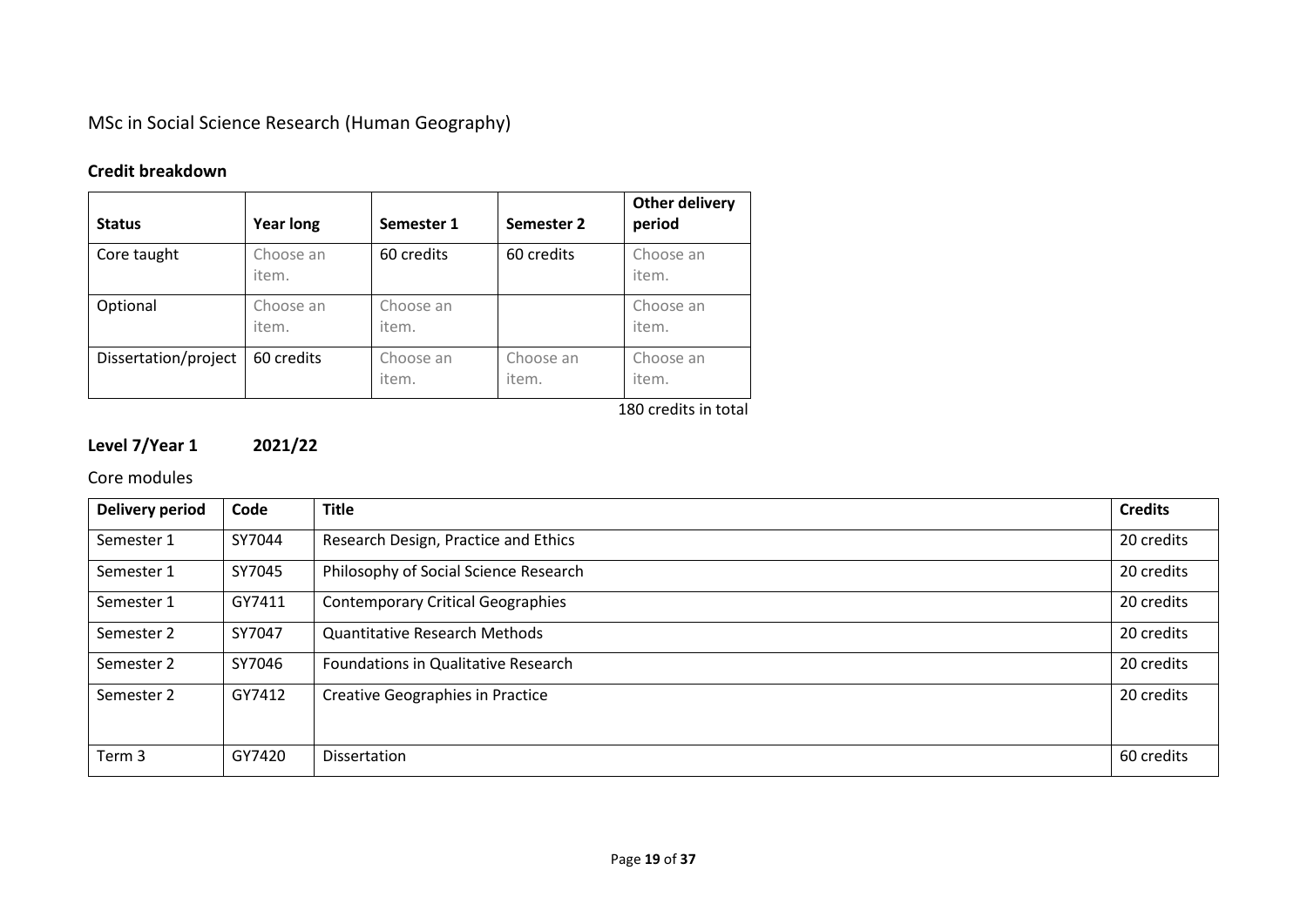GY7420 is compulsory only for degree of MSc

# MSc in Social Science Research (Health and Wellbeing)

## **Credit breakdown**

| <b>Status</b>        | <b>Year long</b>   | Semester 1         | Semester 2         | <b>Other delivery</b><br>period |
|----------------------|--------------------|--------------------|--------------------|---------------------------------|
| Core taught          | Choose an<br>item. | 60 credits         | 40 credits         | Choose an<br>item.              |
| Optional             | Choose an<br>item. | Choose an<br>item. | 20 credits         | Choose an<br>item.              |
| Dissertation/project | 60 credits         | Choose an<br>item. | Choose an<br>item. | Choose an<br>item.              |

180 credits in total

# **Level 7/Year 1 2021/22**

### Core modules

| <b>Delivery period</b> | Code   | <b>Title</b>                                | <b>Credits</b> |
|------------------------|--------|---------------------------------------------|----------------|
| Semester 1             | SY7044 | Research Design, Practice and Ethics        | 20 credits     |
| Semester 1             | SY7045 | Philosophy of Social Science Research       | 20 credits     |
| Semester 1             | MD7463 | <b>Fundamentals Applied Health Research</b> | 20 credits     |
| Semester 2             | SY7047 | <b>Quantitative Research Methods</b>        | 20 credits     |
| Semester 2             | SY7046 | Foundations in Qualitative Research         | 20 credits     |
| Term 3                 | MD7460 | Dissertation                                | 60 credits     |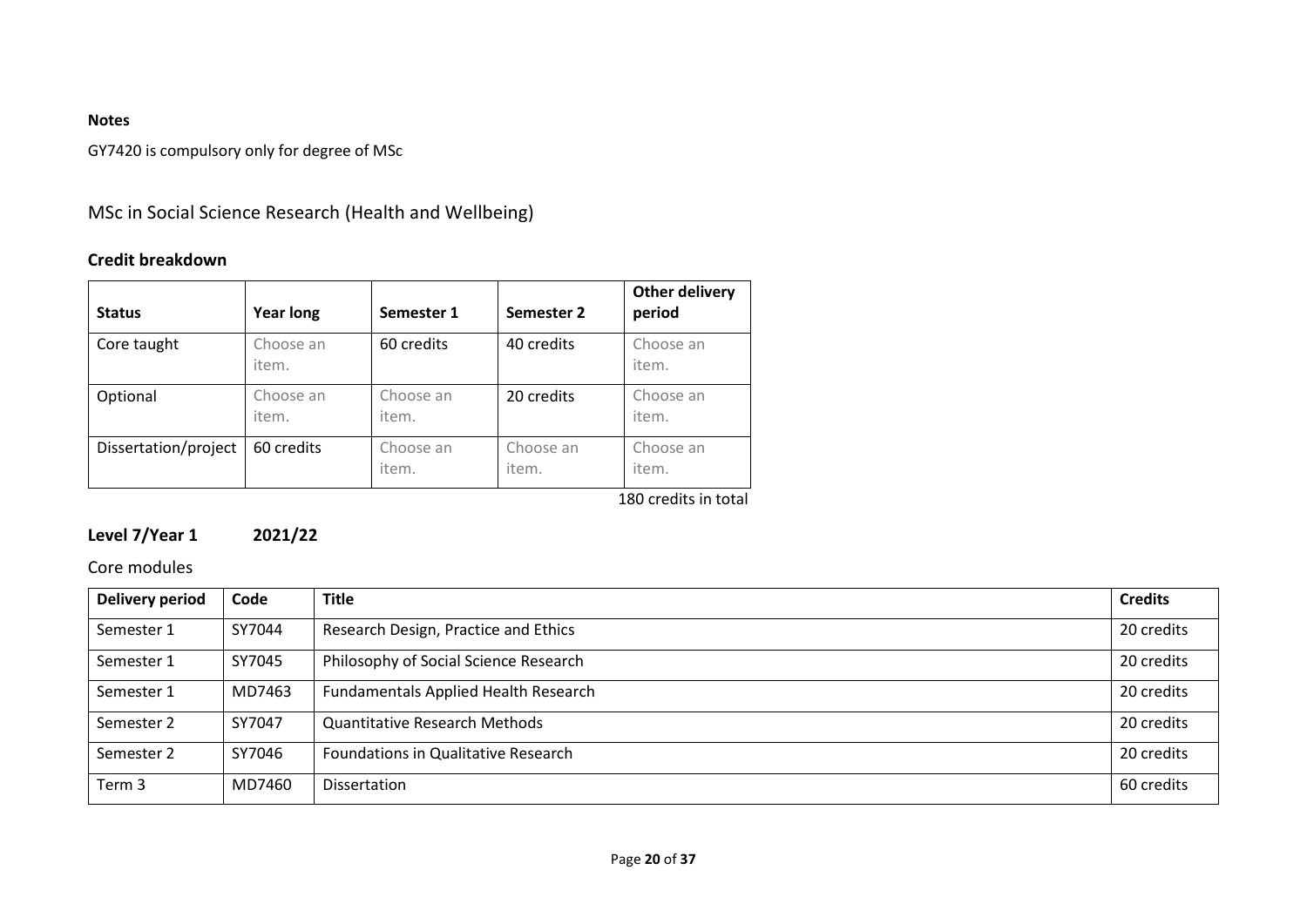#### MD7460 is compulsory only for degree of MSc

### Option modules

| Delivery period | Code   | <b>Title</b>                                    | <b>Credits</b> |
|-----------------|--------|-------------------------------------------------|----------------|
| Semester 2      | MD7464 | <b>Qualitative Research Methods QSH</b>         | 20 credits     |
| Semester 2      | MD7465 | Human Factors and Ergonomics for Patient Safety | 20 credits     |
| Semester 2      | MD7466 | Measuring and Monitoring in Healthcare          | 20 credits     |

#### **Notes**

This is an indicative list of option modules and not definitive of what will be available. Option module choice is also subject to availability, timetabling, student number restrictions and, where appropriate, students having taken appropriate pre-requisite modules.

# MSc in Social Science Research (Museum Studies)

### **Credit breakdown**

| 40 credits<br>40 credits<br>Core taught<br>Choose an<br>Choose an<br>item.<br>item.<br>30 credits<br>10 credits<br>Optional<br>Choose an<br>Choose an<br>item.<br>item.<br>Dissertation/project<br>Choose an<br>60 credits<br>Choose an<br>Choose an<br>item.<br>item.<br>item. | <b>Status</b> | <b>Year long</b> | Semester 1 | Semester 2 | Other delivery<br>period |
|---------------------------------------------------------------------------------------------------------------------------------------------------------------------------------------------------------------------------------------------------------------------------------|---------------|------------------|------------|------------|--------------------------|
|                                                                                                                                                                                                                                                                                 |               |                  |            |            |                          |
|                                                                                                                                                                                                                                                                                 |               |                  |            |            |                          |
|                                                                                                                                                                                                                                                                                 |               |                  |            |            |                          |

180 credits in total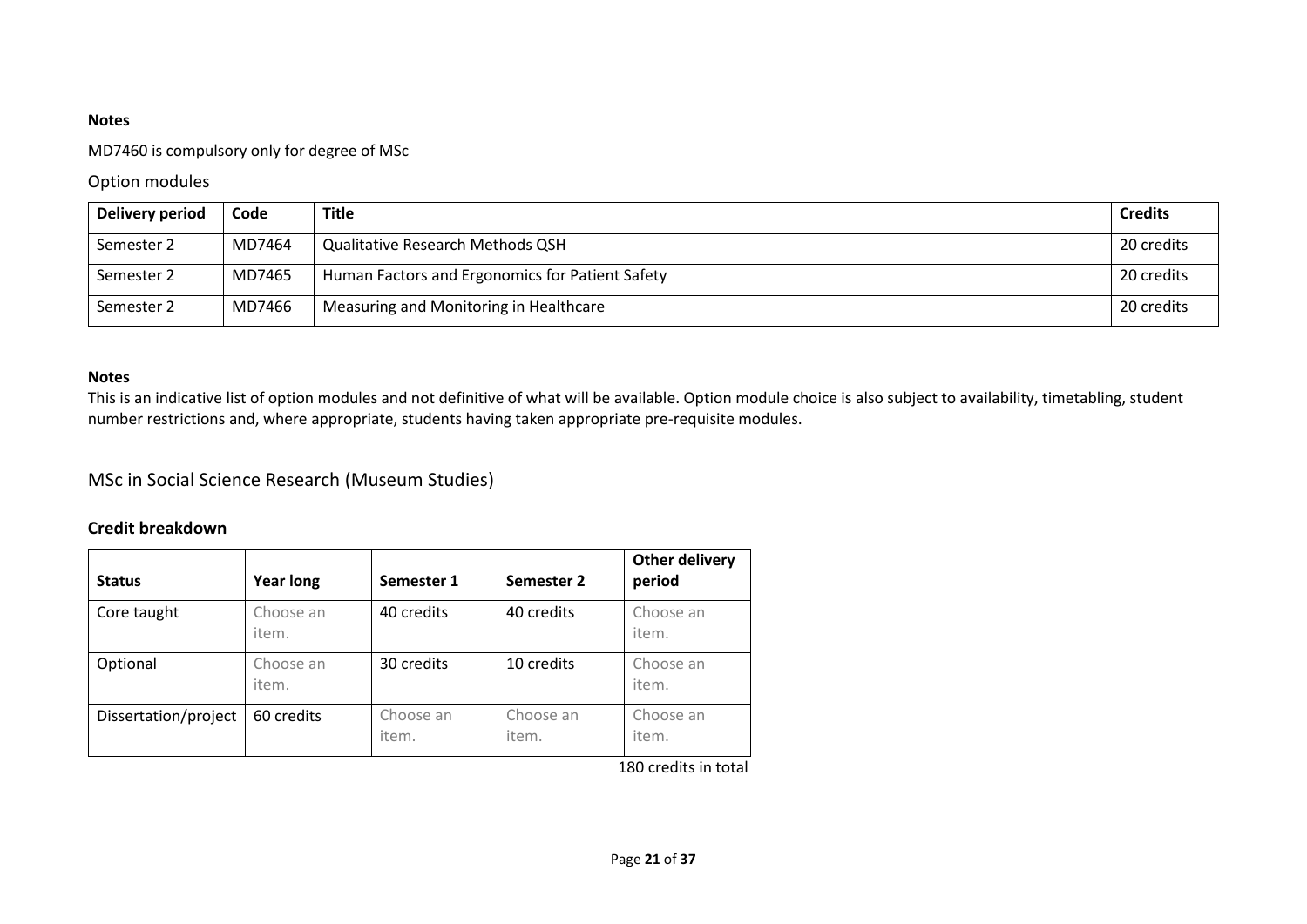# **Level 7/Year 1 2021/22**

### Core modules

| Delivery period | Code   | <b>Title</b>                          | <b>Credits</b> |
|-----------------|--------|---------------------------------------|----------------|
| Semester 1      | SY7044 | Research Design, Practice and Ethics  | 20 credits     |
| Semester 1      | SY7045 | Philosophy of Social Science Research | 20 credits     |
| Semester 2      | SY7047 | <b>Quantitative Research Methods</b>  | 20 credits     |
| Semester 2      | SY7046 | Foundations in Qualitative Research   | 20 credits     |
| Term 3          | MU7008 | Research                              | 60 credits     |

### **Notes**

### MU7008 is compulsory only for degree of MSc

# Option modules

| <b>Delivery period</b> | Code   | <b>Title</b>                               | <b>Credits</b> |
|------------------------|--------|--------------------------------------------|----------------|
| Semester 1             | MU7001 | Developing Professional Practice           | 15 credits CB  |
| Semester 1             | MU7545 | <b>Exploring Socially-Engaged Practice</b> | 30 credits DL  |
| Semester 1             | MU7521 | Locating Heritage                          | 30 credits DL  |
| Semester 1             | MU7550 | The Museum and Change                      | 15 credits DL  |
| Semester 1             | MU7553 | <b>Engaging Audiences</b>                  | 15 credits DL  |
| Semester 1             | MU7530 | Interpreting Heritage                      | 30 credits DL  |
| Semester 2             | MU7499 | Practice (Placement)                       | 10 credits CB  |
| Semester 2             | MU7498 | Specialisms                                | 10 credits CB  |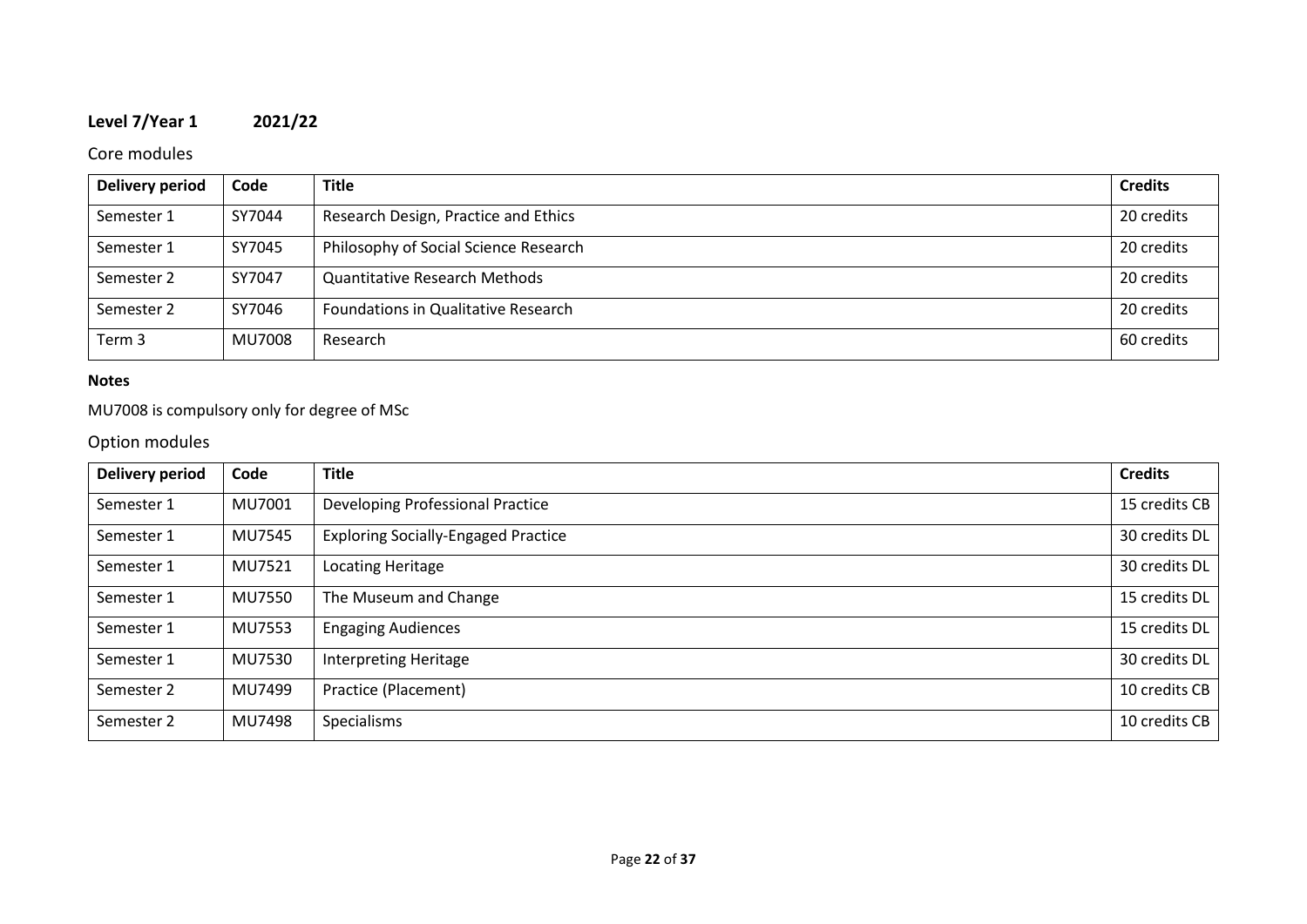This is an indicative list of option modules and not definitive of what will be available. Option module choice is also subject to availability, timetabling, student number restrictions and, where appropriate, students having taken appropriate pre-requisite modules.

In semester 1 candidates select 30 credits of optional modules. All distance learning modules will be available to take during semester 1. In semester 2 and during the summer period students complete the dissertation and take either MU7498 or MU7499. Distance Learning modules are offered to campus based students as part of a blended learning approach available on this pathway.

#### **Part-time Structure**

The provision of a part-time route within the DTP was a key element of the DTP commitment to widening participation in the initial funding bid. The ESRC expects DTPs to facilitate part-time study and to judge part-time applications on an equal basis as those for full-time study. In the Midland Graduate School DTP part-time awards are offered on all pathways and in all institutions.

ESRC guidelines stipulate that part-time award holders cannot hold a full-time job, giving them more flexibility to attend timetabled teaching sessions than is usually assumed for part-time students.

Students are allowed to transfer from FT to PT at three interval points throughout the academic year: January, April, July.

If a student transfers to PT in January, the period of study would be 2 years as per programme structures below (with the only exemption that the  $1^{st}$  semester of 2<sup>nd</sup> year they would take 0 credits). Following successful completion of programme, they would proceed to PGR studies in October of the 3<sup>rd</sup> Year.

If a student transfers to PT in April, the remaining time for their studies will be calculated as double compared to the FT period (i.e. the period for their dissertation will be extended to February of the following academic year with continuation to their PhD studies the following October).

If a student transfers to PT in July the remaining time for their studies will be calculated as double compared to the FT period (i.e. the period for their dissertation will be extended to December of the following academic year with continuation to their PhD studies the following January).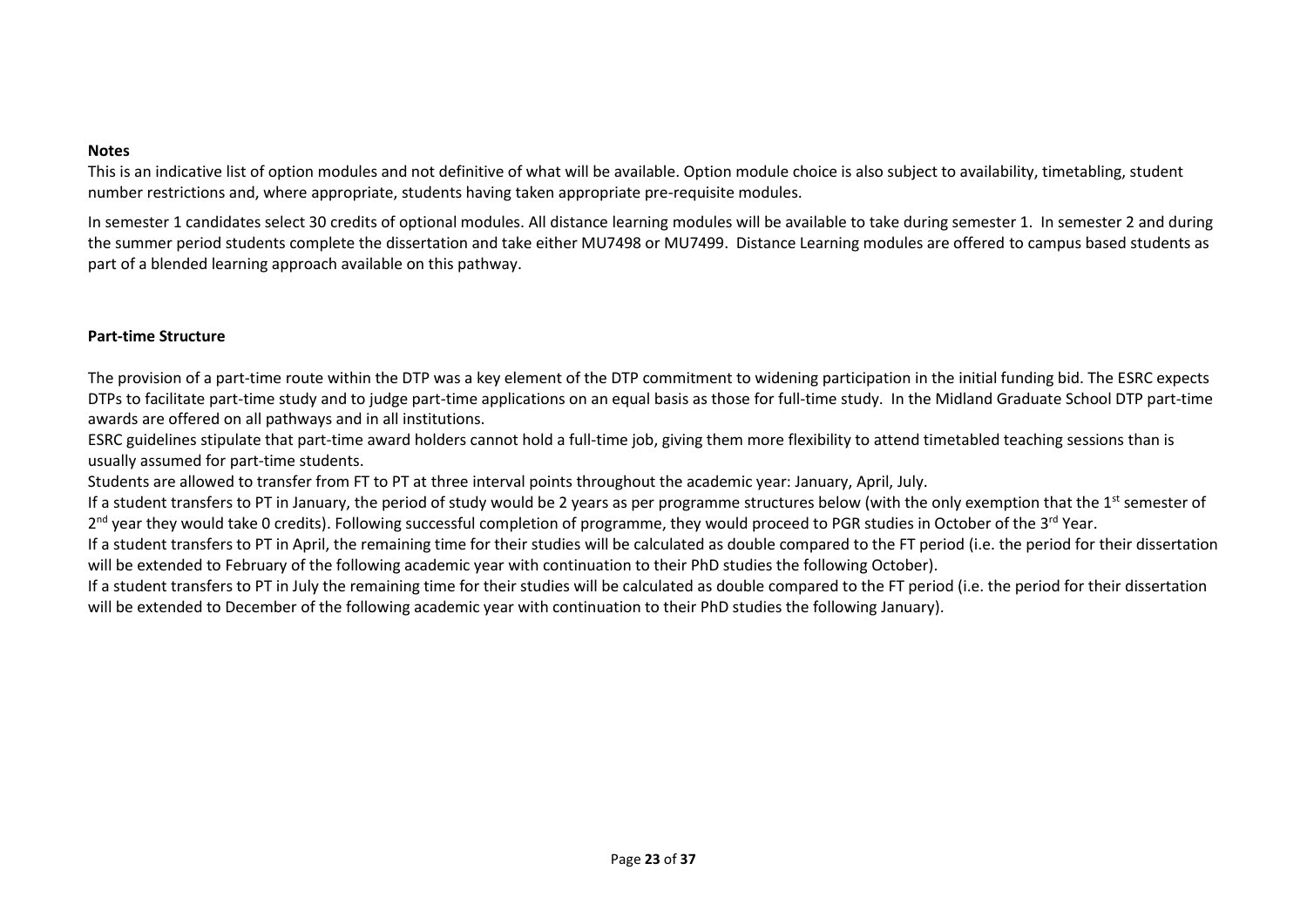# MSc in Social Science Research (Communication and Media) Part-Time

# **Credit breakdown**

# **Level 7/Year 1 2021/22**

| <b>Status</b> | <b>Year long</b>   | Semester 1         | Semester 2 | <b>Other delivery</b><br>period |
|---------------|--------------------|--------------------|------------|---------------------------------|
| Core taught   | Choose an<br>item. | 40 credits         |            | Choose an<br>item.              |
| Optional      | Choose an<br>item. | Choose an<br>item. | 20 credits | Choose an<br>item.              |

60 credits in total

# Core modules

| Delivery period | Code   | <b>Title</b>                         | <b>Credits</b> |
|-----------------|--------|--------------------------------------|----------------|
| Semester 1      | SY7044 | Research Design, Practice and Ethics | 20 credits     |
| Semester 1      | MS7202 | <b>Mass Communication Theory</b>     | 20 credits     |

#### **Notes**

n/a

### Option modules

| Delivery period | Code   | <b>Title</b>                         | <b>Credits</b> |
|-----------------|--------|--------------------------------------|----------------|
| Semester 2      | SY7047 | <b>Quantitative Research Methods</b> | 20 credits     |
| Semester 2      | SY7046 | Foundations in Qualitative Research  | 20 credits     |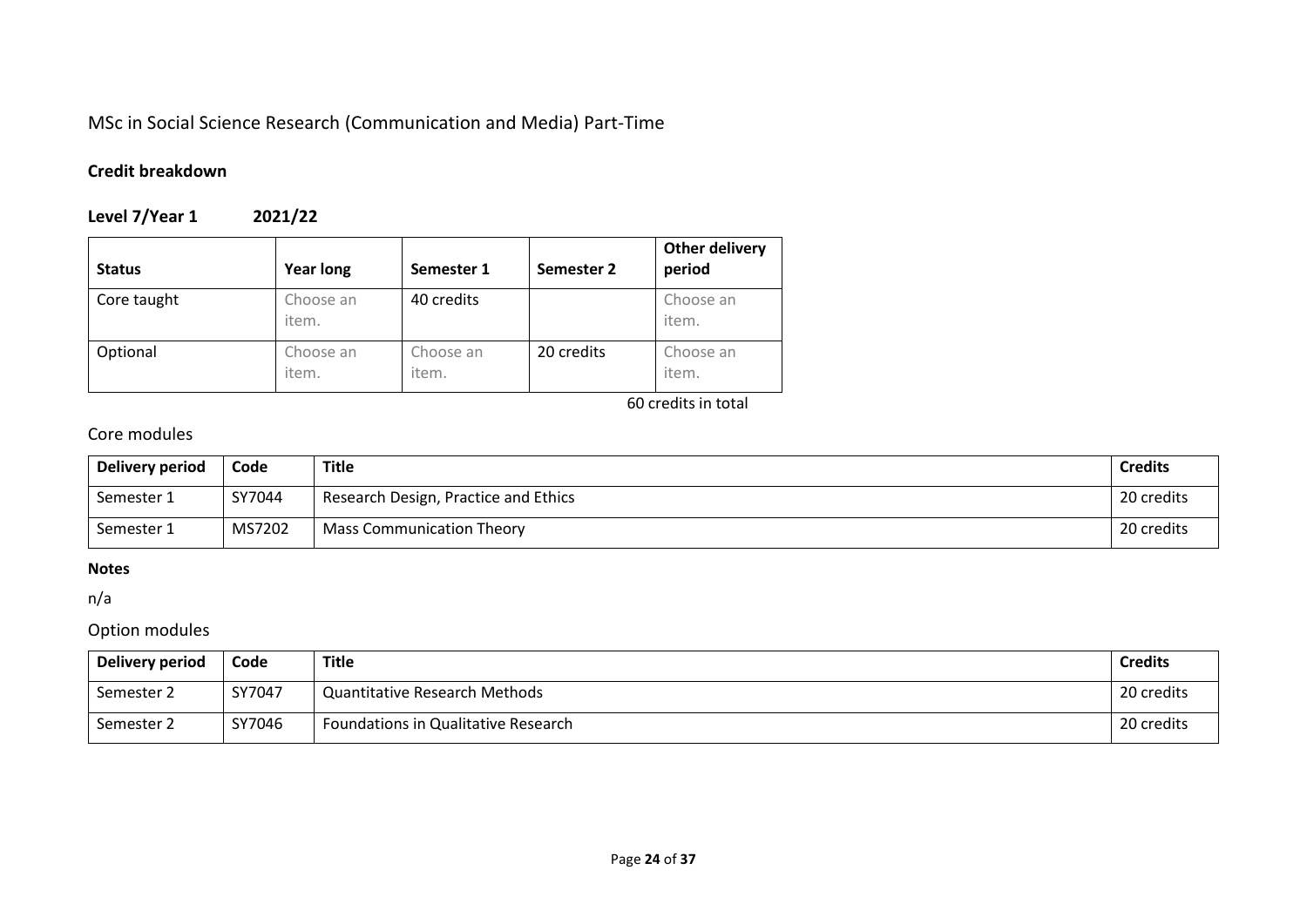This is an indicative list of option modules and not definitive of what will be available. Option module choice is also subject to availability, timetabling, student number restrictions and, where appropriate, students having taken appropriate pre-requisite modules.

| Level 7/Year 2 | 2022/23 |
|----------------|---------|
|----------------|---------|

| <b>Status</b>        | <b>Year long</b>   | Semester 1         | Semester 2         | <b>Other delivery</b><br>period |
|----------------------|--------------------|--------------------|--------------------|---------------------------------|
| Core taught          | Choose an<br>item. | 20 credits         |                    | Choose an<br>item.              |
| Optional             | Choose an<br>item. | Choose an<br>item. | 40 credits         | Choose an<br>item.              |
| Dissertation/project | 60 credits         | Choose an<br>item. | Choose an<br>item. | Choose an<br>item.              |

120 credits in total

# Core modules

| Delivery period | Code   | Title                                 | <b>Credits</b> |
|-----------------|--------|---------------------------------------|----------------|
| Semester 1      | SY7045 | Philosophy of Social Science Research | 20 credits     |
| Term 3          | MS7012 | Dissertation                          | 60 credits     |

#### **Notes**

MS7012 is compulsory only for degree of MSc

### Option modules **(student need to select one option from the following)**

| Delivery period | Code   | <b>Title</b>                         | <b>Credits</b> |
|-----------------|--------|--------------------------------------|----------------|
| Semester 2      | SY7047 | <b>Quantitative Research Methods</b> | 20 credits     |
| Semester 2      | SY7046 | Foundations in Qualitative Research  | 20 credits     |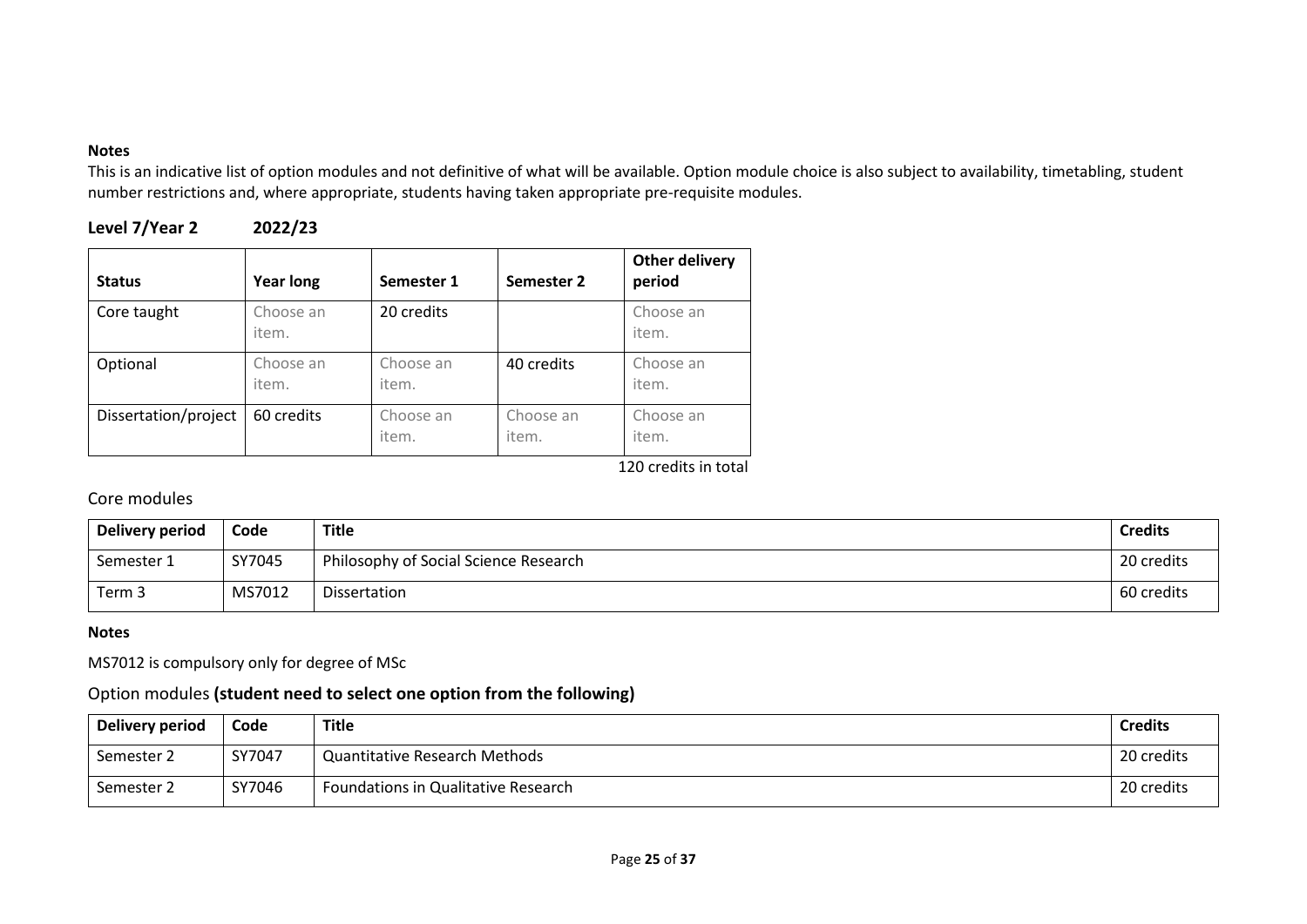Students need to select both SY7047 and SY7046 over the course of the programme. The order is optional.

| <b>Delivery period</b> | Code   | <b>Title</b>                                                  | <b>Credits</b> |
|------------------------|--------|---------------------------------------------------------------|----------------|
| Semester 2             | MS7230 | <b>Critical Approaches to Consumer Culture</b>                |                |
| Semester 2             | MS7234 | <b>Gender Politics in Contemporary Media</b>                  |                |
| Semester 2             | MS7241 | Media Solidarities and Human Rights                           |                |
| Semester 2             | MS7225 | Researching Media and Public Communication                    |                |
| Semester 2             | MS7226 | Digital Media, Online Persuasion and Behavioural Change       |                |
| Semester 2             | MS7227 | Digital Media, Online Persuasion and Behavioural Change       | 20 credits     |
| Semester 2             | MS7206 | Global Affairs: Actors, Communication and Culture             |                |
| Semester 2             | MS7287 | Critical Approaches to Data Analytics and the Digital Economy | 20 credits     |

### Option modules **(student need to select one option from the following)**

### **Notes**

This is an indicative list of option modules and not definitive of what will be available. Option module choice is also subject to availability, timetabling, student number restrictions and, where appropriate, students having taken appropriate pre-requisite modules.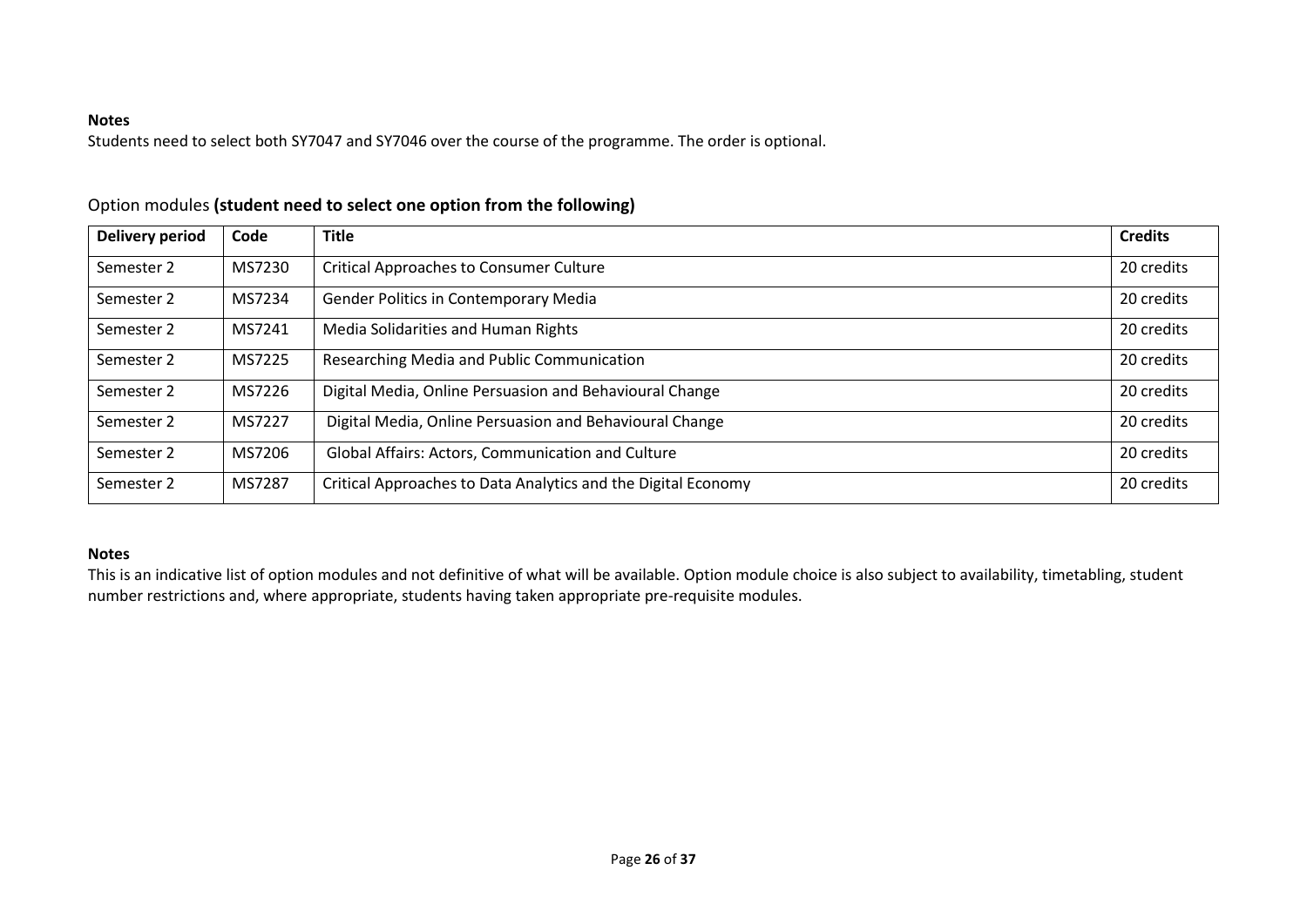# MSc in Social Science Research (Economic and Social History) Part-Time

# **Credit breakdown**

**Level 7/Year 1 2021/22**

| <b>Status</b> | Year long          | Semester 1         | Semester 2 | <b>Other delivery</b><br>period |
|---------------|--------------------|--------------------|------------|---------------------------------|
| Core taught   | Choose an<br>item. | 40 credits         |            | Choose an<br>item.              |
| Optional      | Choose an<br>item. | Choose an<br>item. | 20 credits | Choose an<br>item.              |

60 credits in total

# Core modules

| Delivery period | Code   | Title                                   | <b>Credits</b> |
|-----------------|--------|-----------------------------------------|----------------|
| Semester 1      | SY7044 | Research Design, Practice and Ethics    | 20 credits     |
| Semester 1      | HS7011 | Historical Research, Historical Writing | 20 credits     |

### **Notes**

n/a

# Option modules

| Delivery period | Code   | <b>Title</b>                         | <b>Credits</b> |
|-----------------|--------|--------------------------------------|----------------|
| Semester 2      | SY7047 | <b>Quantitative Research Methods</b> | 20 credits     |
| Semester 2      | SY7046 | Foundations in Qualitative Research  | 20 credits     |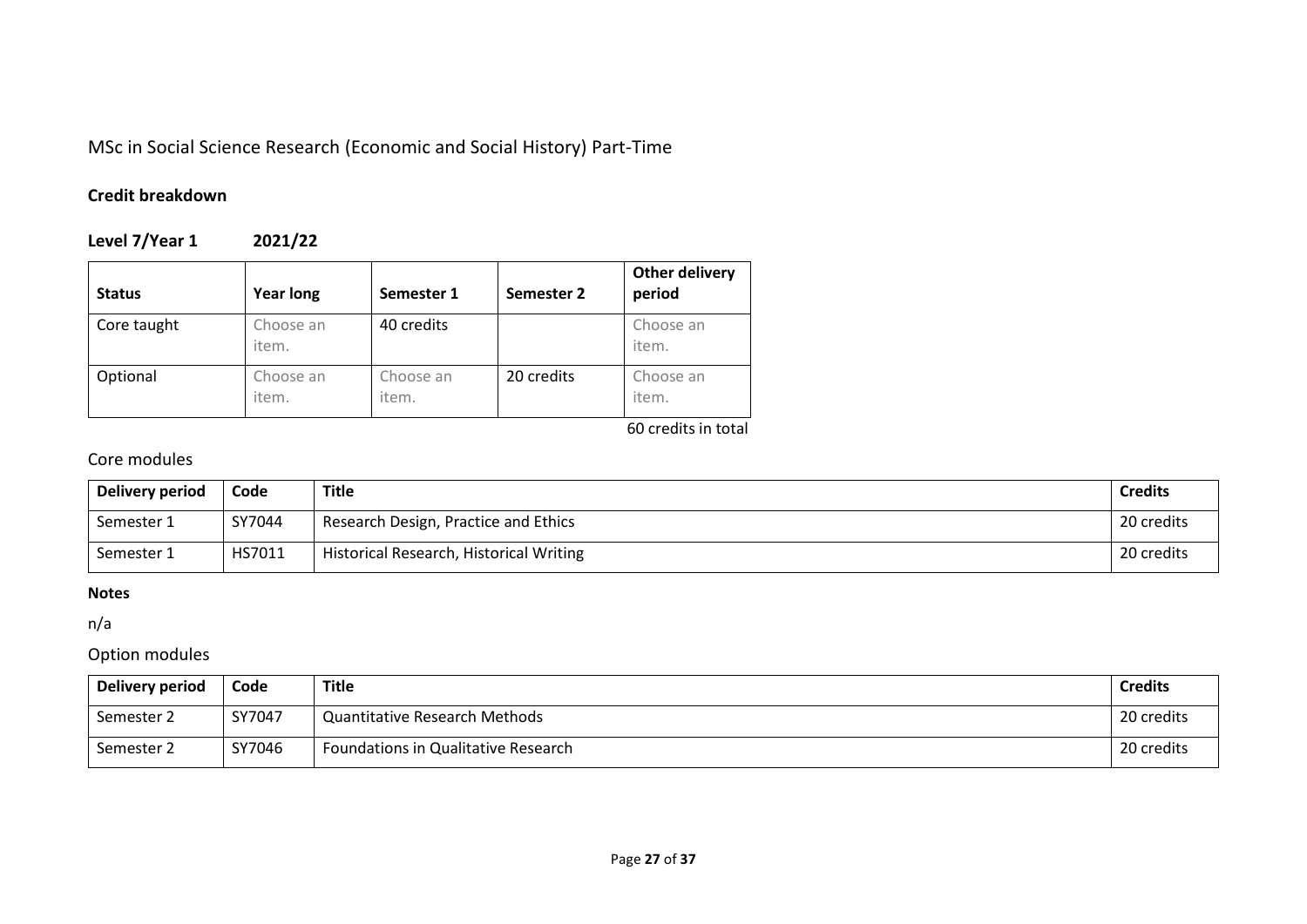This is an indicative list of option modules and not definitive of what will be available. Option module choice is also subject to availability, timetabling, student number restrictions and, where appropriate, students having taken appropriate pre-requisite modules.

| Level 7/Year 2 | 2022/23 |
|----------------|---------|
|----------------|---------|

| <b>Status</b>        | <b>Year long</b>   | Semester 1         | Semester 2         | <b>Other delivery</b><br>period |
|----------------------|--------------------|--------------------|--------------------|---------------------------------|
| Core taught          | Choose an<br>item. | 20 credits         |                    | Choose an<br>item.              |
| Optional             | Choose an<br>item. | Choose an<br>item. | 40 credits         | Choose an<br>item.              |
| Dissertation/project | 60 credits         | Choose an<br>item. | Choose an<br>item. | Choose an<br>item.              |

120 credits in total

# Core modules

| Delivery period | Code          | Title                                 | <b>Credits</b> |
|-----------------|---------------|---------------------------------------|----------------|
| Semester 1      | SY7045        | Philosophy of Social Science Research | 20 credits     |
| Term 3          | <b>HS7000</b> | Dissertation                          | 60 credits     |

### **Notes**

HS7000 is compulsory only for degree of MSc

### Option modules **(student need to select one option from the following)**

| Delivery period | Code   | Title                                | <b>Credits</b> |
|-----------------|--------|--------------------------------------|----------------|
| Semester 2      | SY7047 | <b>Quantitative Research Methods</b> | 20 credits     |
| Semester 2      | SY7046 | Foundations in Qualitative Research  | 20 credits     |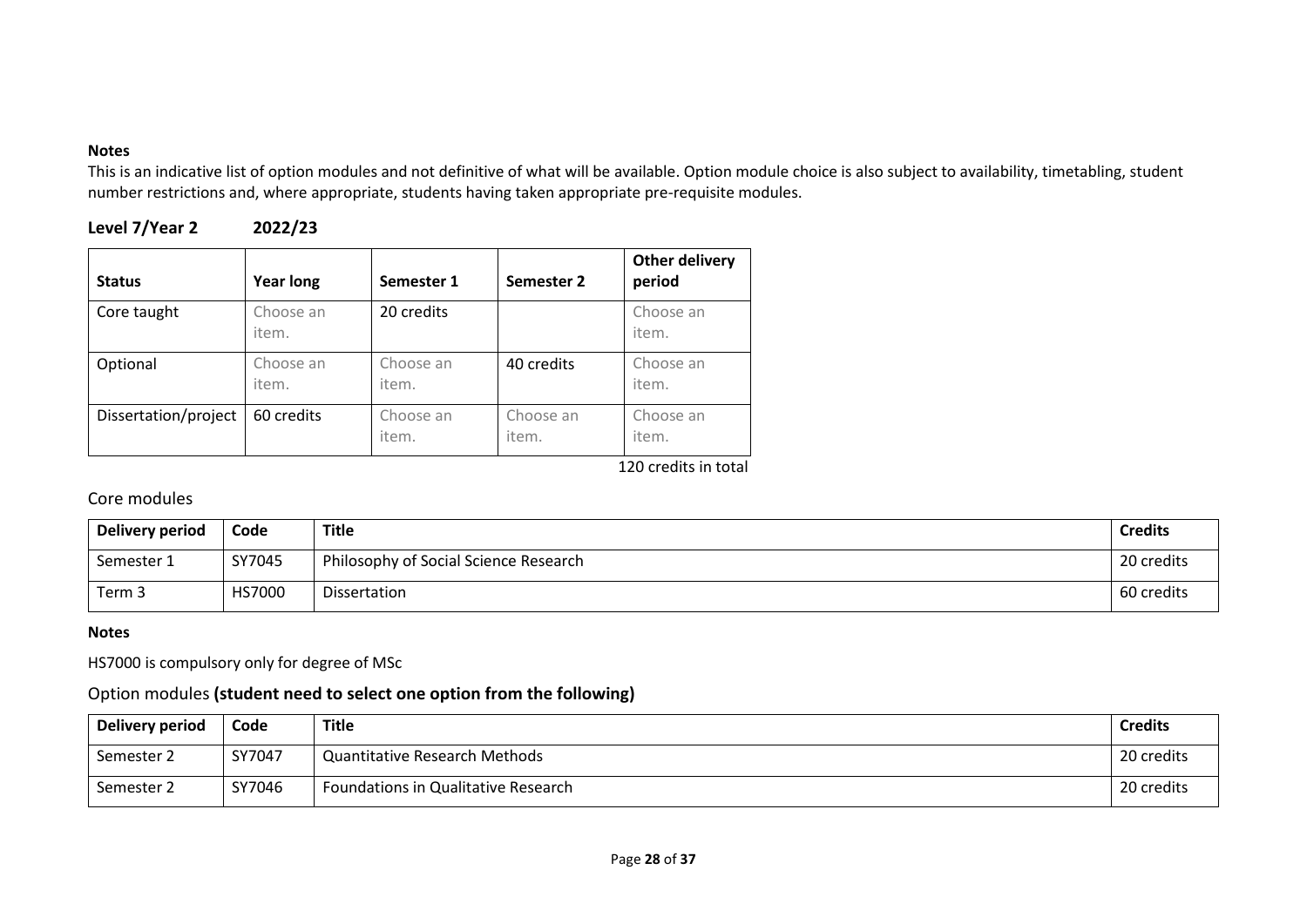Students need to select both SY7047 and SY7046 over the course of the programme. The order is optional.

| <b>Delivery period</b> | Code          | <b>Title</b>                                                   | <b>Credits</b> |
|------------------------|---------------|----------------------------------------------------------------|----------------|
| Semester 2             | HS7052        | Heritage in the Workplace                                      | 20 credits     |
| Semester 2             | HS7053        | After the Holocaust-History and memory in post-war Germany     | 20 credits     |
| Semester 2             | <b>HS7055</b> | Conservation, Heritage and the Urban Environment               | 20 credits     |
| Semester 2             | HS7145        | Landscapes and Identities in Medieval and Early Modern England | 20 credits     |
| Semester 2             | <b>HS7059</b> | Global Cities: the View from Asia                              | 20 credits     |
| Semester 2             | HS7060        | Directed Reading                                               | 20 credits     |
| Semester 2             | HS7061        | American Freedoms                                              | 20 credits     |
| Semester 2             | HS7320        | <b>Global History</b>                                          | 20 credits     |
| Semester 2             | HS7321        | <b>Religious Conflict and Coexistence</b>                      | 20 credits     |
| Semester 2             | HS7322        | <b>Patients &amp; Practitioners</b>                            | 20 credits     |

### Option modules **(student need to select one option from the following)**

#### **Notes**

This is an indicative list of option modules and not definitive of what will be available. Option module choice is also subject to availability, timetabling, student number restrictions and, where appropriate, students having taken appropriate pre-requisite modules.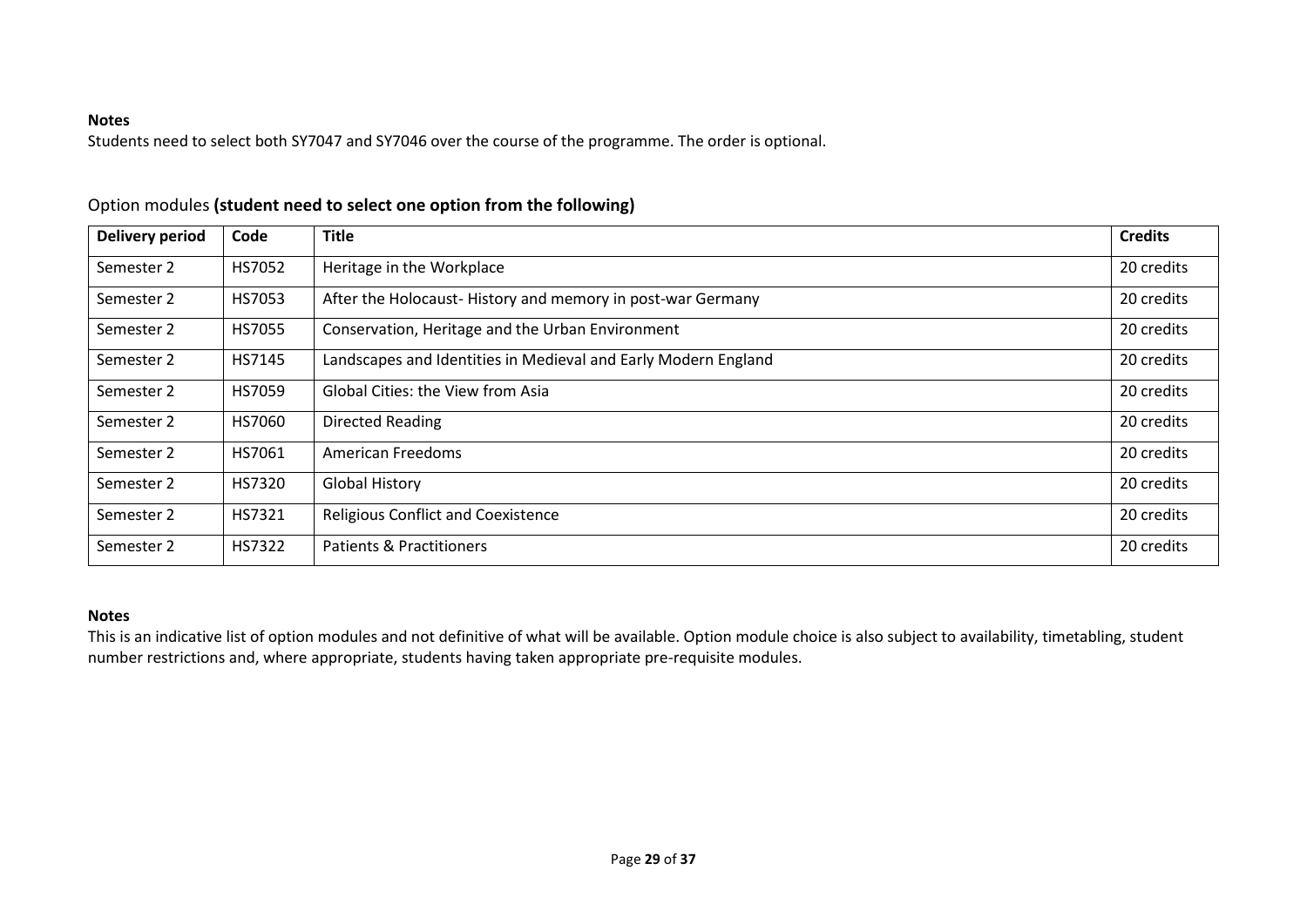MSc in Social Science Research (Human Geography) Part-Time

# **Credit breakdown**

**Level 7/Year 1 2021/22**

| <b>Status</b> | <b>Year long</b>   | Semester 1         | Semester 2 | <b>Other delivery</b><br>period |
|---------------|--------------------|--------------------|------------|---------------------------------|
| Core taught   | Choose an<br>item. | 40 credits         |            | Choose an<br>item.              |
| Optional      | Choose an<br>item. | Choose an<br>item. | 20 credits | Choose an<br>item.              |

60 credits in total

# Core modules

| Delivery period | Code   | Title                                    | <b>Credits</b> |
|-----------------|--------|------------------------------------------|----------------|
| Semester 1      | SY7044 | Research Design, Practice and Ethics     | 20 credits     |
| Semester 1      | GY7411 | <b>Contemporary Critical Geographies</b> | 20 credits     |

### **Notes**

n/a

# Option modules

| Delivery period | Code   | Title                               | <b>Credits</b> |
|-----------------|--------|-------------------------------------|----------------|
| Semester 2      | SY7047 | Quantitative Research Methods       | 20 credits     |
| Semester 2      | SY7046 | Foundations in Qualitative Research | 20 credits     |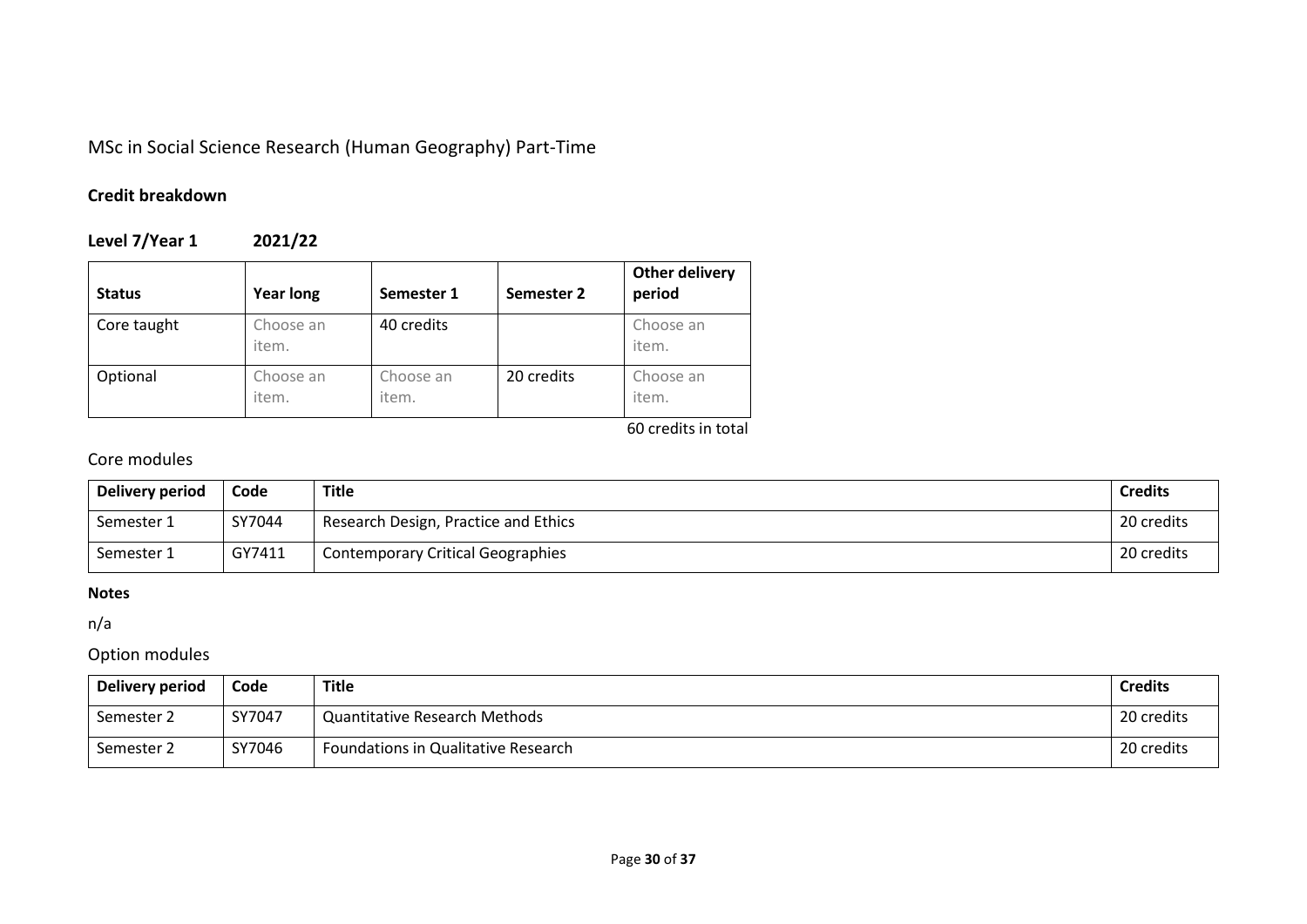This is an indicative list of option modules and not definitive of what will be available. Option module choice is also subject to availability, timetabling, student number restrictions and, where appropriate, students having taken appropriate pre-requisite modules.

| Level 7/Year 2 | 2022/23 |
|----------------|---------|
|----------------|---------|

| <b>Status</b>        | <b>Year long</b>   | Semester 1         | Semester 2         | <b>Other delivery</b><br>period |
|----------------------|--------------------|--------------------|--------------------|---------------------------------|
| Core taught          | Choose an<br>item. | 20 credits         | 20 credits         | Choose an<br>item.              |
| Optional             | Choose an<br>item. | Choose an<br>item. | 20 credits         | Choose an<br>item.              |
| Dissertation/project | 60 credits         | Choose an<br>item. | Choose an<br>item. | Choose an<br>item.              |

120 credits in total

# Core modules

| Delivery period | Code   | <b>Title</b>                            | <b>Credits</b> |
|-----------------|--------|-----------------------------------------|----------------|
| Semester 1      | SY7045 | Philosophy of Social Science Research   | 20 credits     |
| Semester 2      | GY7412 | <b>Creative Geographies in Practice</b> | 20 credits     |
| Term 3          | GY7420 | Dissertation                            | 60 credits     |

#### **Notes**

GY7420 is compulsory only for degree of MSc

### Option modules **(student need to select one option from the following)**

| Delivery period | Code   | <b>Title</b>                         | <b>Credits</b> |
|-----------------|--------|--------------------------------------|----------------|
| Semester 2      | SY7047 | <b>Quantitative Research Methods</b> | 20 credits     |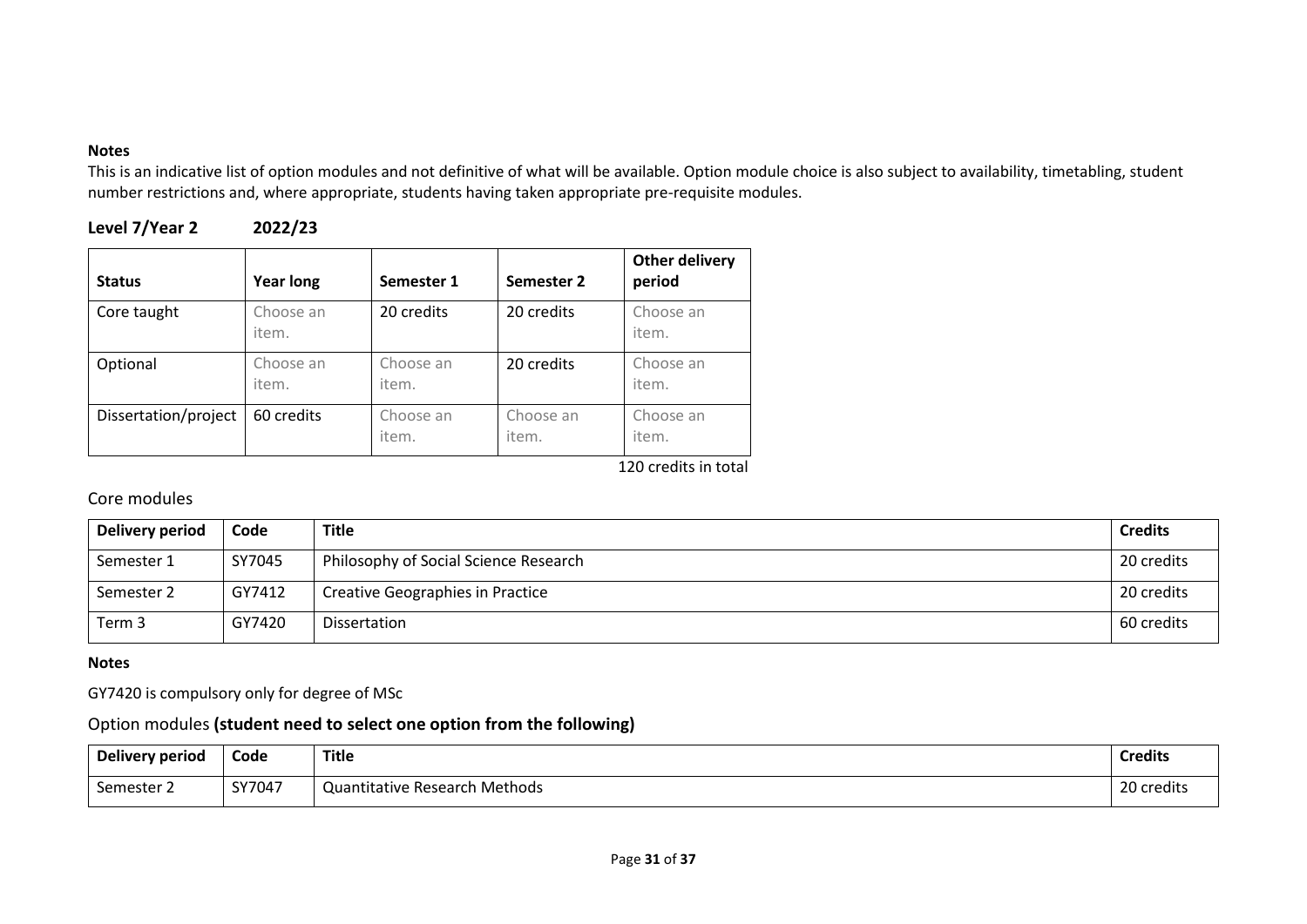| Delivery period | Code   | <b>Title</b>                        | Credit.        |
|-----------------|--------|-------------------------------------|----------------|
| semester i      | SY7046 | Foundations in Qualitative Research | ົາດ<br>credits |

Students need to select both SY7047 and SY7046 over the course of the programme. The order is optional.

MSc in Social Science Research (Health and Wellbeing) Part-Time

### **Credit breakdown**

**Level 7/Year 1 2021/22**

| <b>Status</b> | <b>Year long</b>   | Semester 1         | Semester 2 | <b>Other delivery</b><br>period |
|---------------|--------------------|--------------------|------------|---------------------------------|
| Core taught   | Choose an<br>item. | 40 credits         |            | Choose an<br>item.              |
| Optional      | Choose an<br>item. | Choose an<br>item. | 20 credits | Choose an<br>item.              |

60 credits in total

### Core modules

| Delivery period | Code   | <b>Title</b>                                | <b>Credits</b> |
|-----------------|--------|---------------------------------------------|----------------|
| Semester 1      | SY7044 | Research Design, Practice and Ethics        | 20 credits     |
| Semester 1      | MD7463 | <b>Fundamentals Applied Health Research</b> | 20 credits     |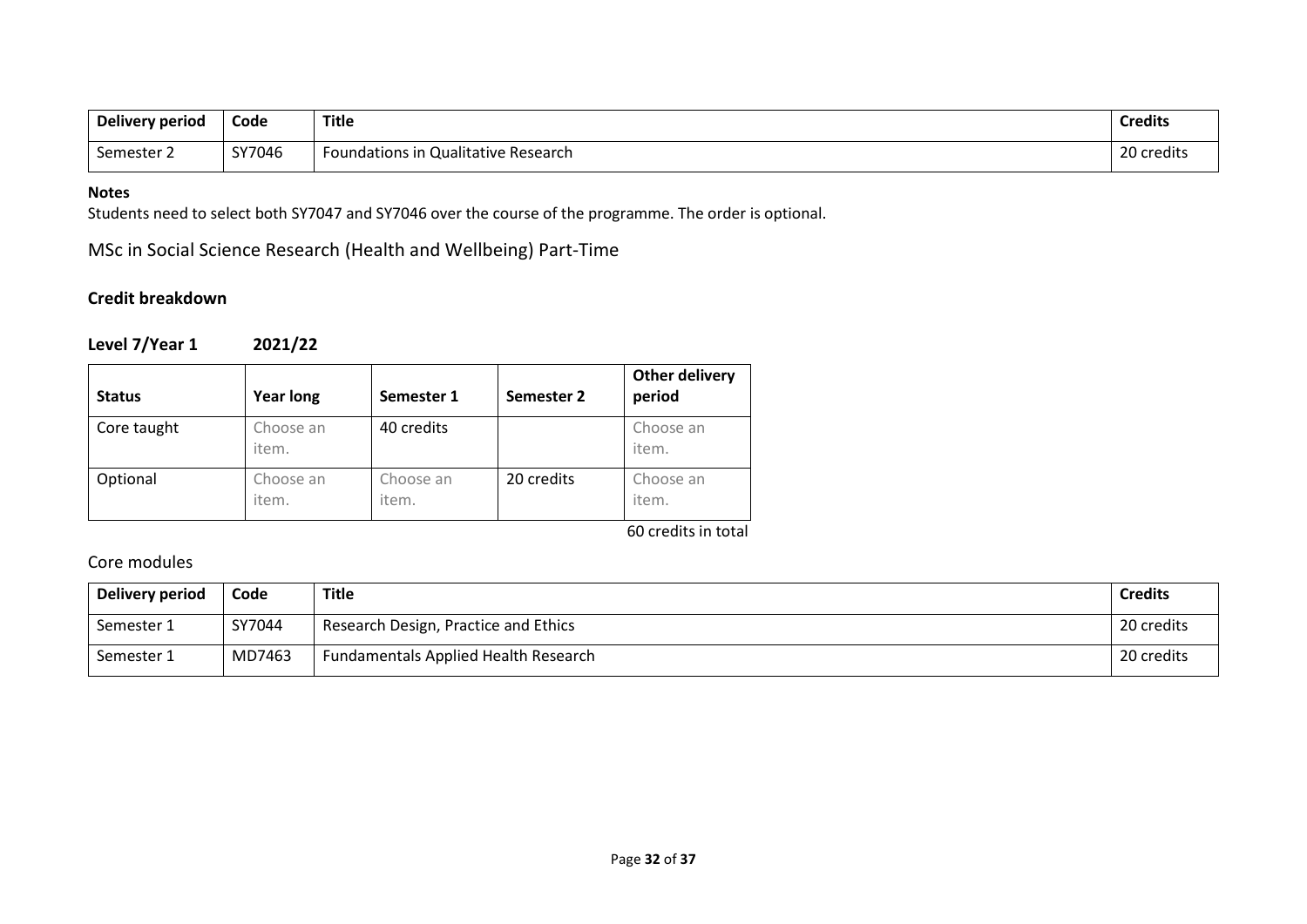### n/a

### Option modules

| Delivery period | Code   | Title                                | <b>Credits</b> |
|-----------------|--------|--------------------------------------|----------------|
| Semester 2      | SY7047 | <b>Quantitative Research Methods</b> | 20 credits     |
| Semester 2      | SY7046 | Foundations in Qualitative Research  | 20 credits     |

### **Notes**

This is an indicative list of option modules and not definitive of what will be available. Option module choice is also subject to availability, timetabling, student number restrictions and, where appropriate, students having taken appropriate pre-requisite modules.

### **Level 7/Year 2 2022/23**

| <b>Status</b>        | <b>Year long</b>   | Semester 1         | Semester 2         | <b>Other delivery</b><br>period |
|----------------------|--------------------|--------------------|--------------------|---------------------------------|
| Core taught          | Choose an<br>item. | 20 credits         |                    | Choose an<br>item.              |
| Optional             | Choose an<br>item. | Choose an<br>item. | 40 credits         | Choose an<br>item.              |
| Dissertation/project | 60 credits         | Choose an<br>item. | Choose an<br>item. | Choose an<br>item.              |

120 credits in total

### Core modules

| Delivery period | Code   | <b>Title</b>                          | <b>Credits</b> |
|-----------------|--------|---------------------------------------|----------------|
| Semester 1      | SY7045 | Philosophy of Social Science Research | 20 credits     |
| Term 3          | MD7460 | Dissertation                          | 60 credits     |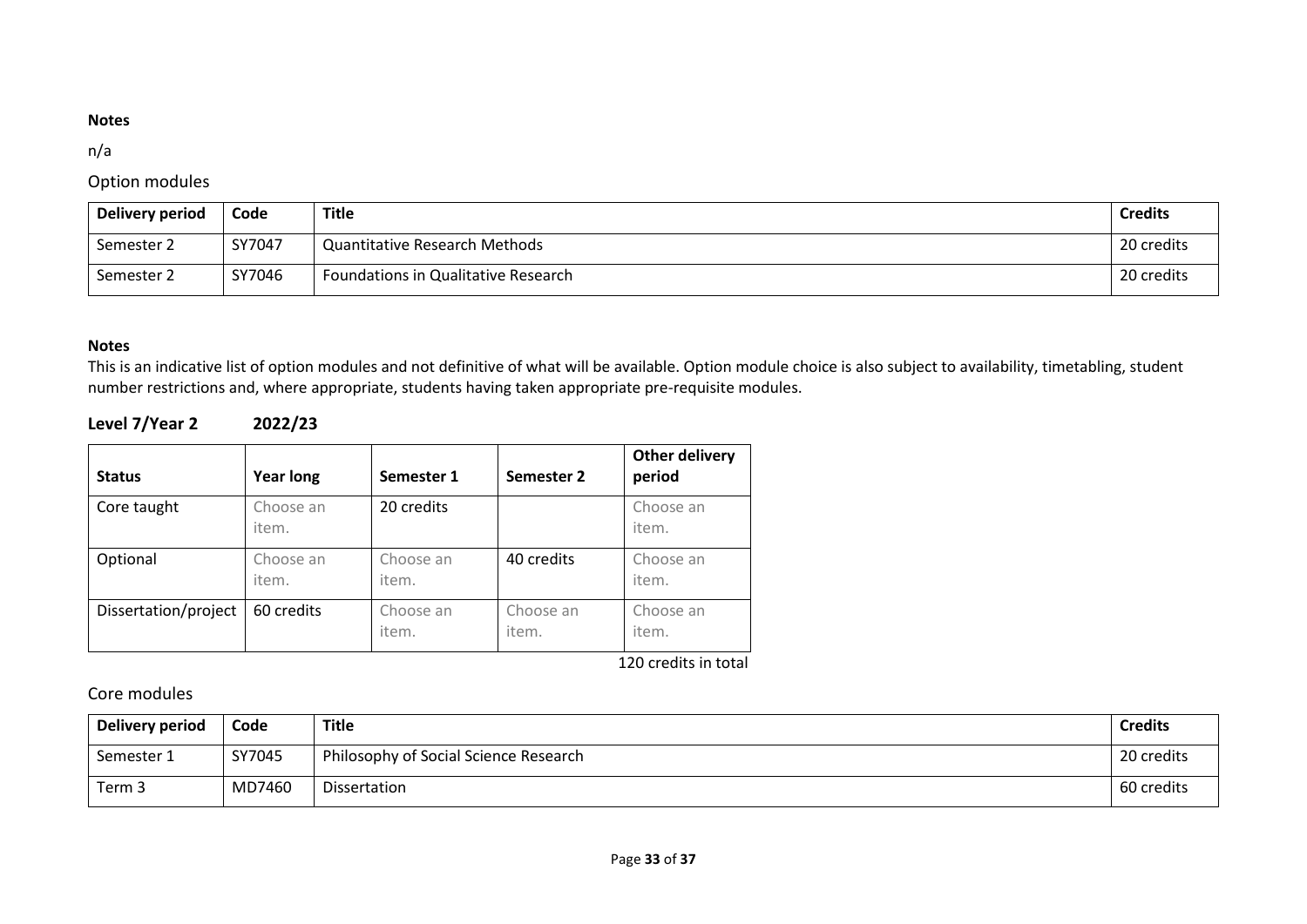MD7460 is compulsory only for degree of MSc

### Option modules **(student need to select one option from the following)**

| Delivery period | Code   | Title                                | <b>Credits</b> |
|-----------------|--------|--------------------------------------|----------------|
| Semester 2      | SY7047 | <b>Quantitative Research Methods</b> | 20 credits     |
| Semester 2      | SY7046 | Foundations in Qualitative Research  | 20 credits     |

#### **Notes**

Students need to select both SY7047 and SY7046 over the course of the programme. The order is optional.

### Option modules **(student need to select one option from the following)**

| Delivery period | Code   | <b>Title</b>                                    | <b>Credits</b> |
|-----------------|--------|-------------------------------------------------|----------------|
| Semester 2      | MD7464 | <b>Qualitative Research Methods QSH</b>         | 20 credits     |
| Semester 2      | MD7465 | Human Factors and Ergonomics for Patient Safety | 20 credits     |
| Semester 2      | MD7466 | Measuring and Monitoring in Healthcare          | 20 credits     |

#### **Notes**

This is an indicative list of option modules and not definitive of what will be available. Option module choice is also subject to availability, timetabling, student number restrictions and, where appropriate, students having taken appropriate pre-requisite modules.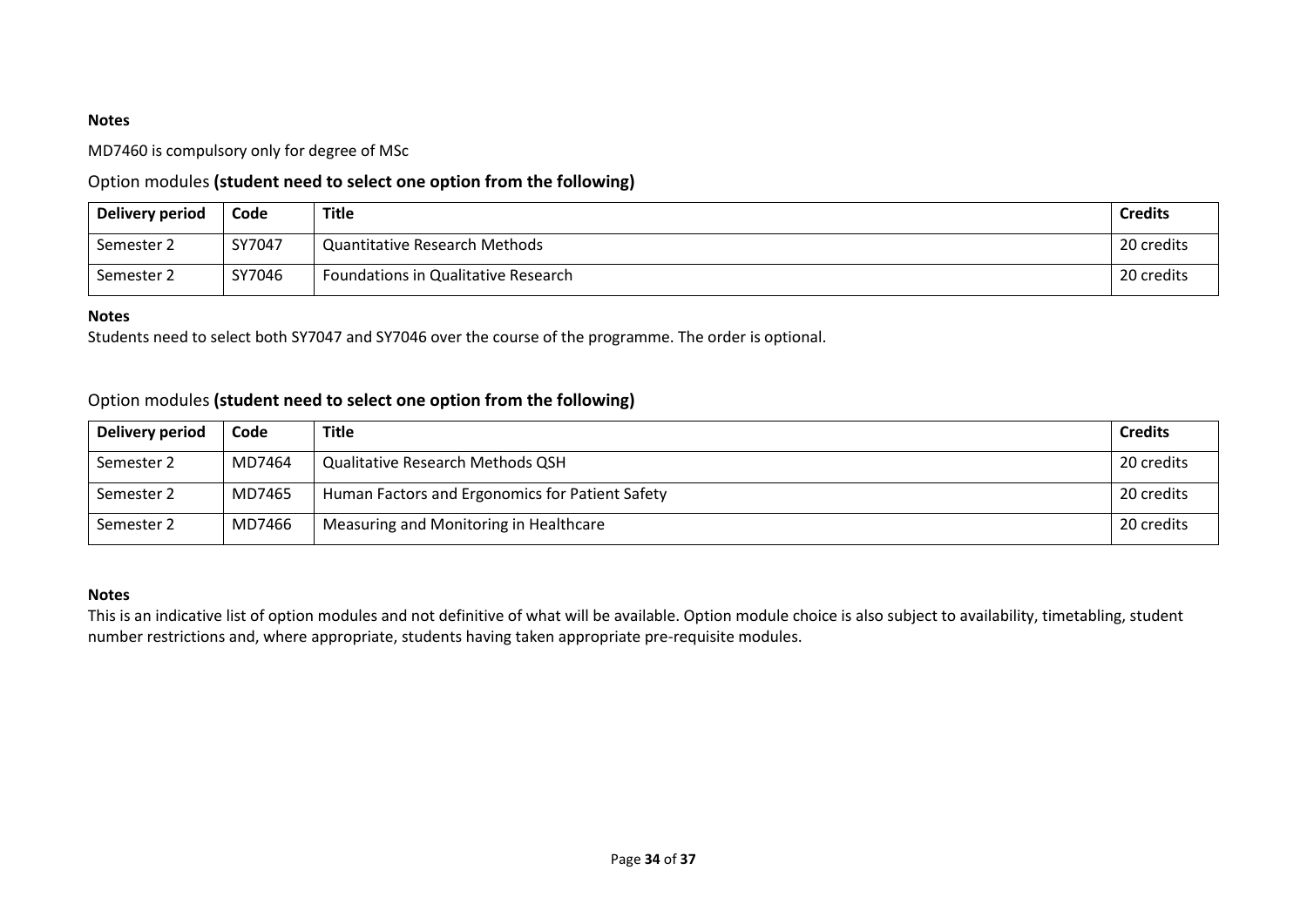# MSc in Social Science Research (Museum Studies) Part-Time

# **Credit breakdown**

# **Level 7/Year 1 2021/22**

| <b>Status</b> | <b>Year long</b>   | Semester 1         | Semester 2 | <b>Other delivery</b><br>period |
|---------------|--------------------|--------------------|------------|---------------------------------|
| Core taught   | Choose an<br>item. | 40 credits         |            | Choose an<br>item.              |
| Optional      | Choose an<br>item. | Choose an<br>item. | 20 credits | Choose an<br>item.              |

60 credits in total

# Core modules

| Delivery period | Code   | <b>Title</b>                          | <b>Credits</b> |
|-----------------|--------|---------------------------------------|----------------|
| Semester 1      | SY7044 | Research Design, Practice and Ethics  | 20 credits     |
| Semester 1      | SY7045 | Philosophy of Social Science Research | 20 credits     |

### **Notes**

n/a

### Option modules

| Delivery period | Code   | Title                                | <b>Credits</b> |
|-----------------|--------|--------------------------------------|----------------|
| Semester 2      | SY7047 | <b>Quantitative Research Methods</b> | 20 credits     |
| Semester 2      | SY7046 | Foundations in Qualitative Research  | 20 credits     |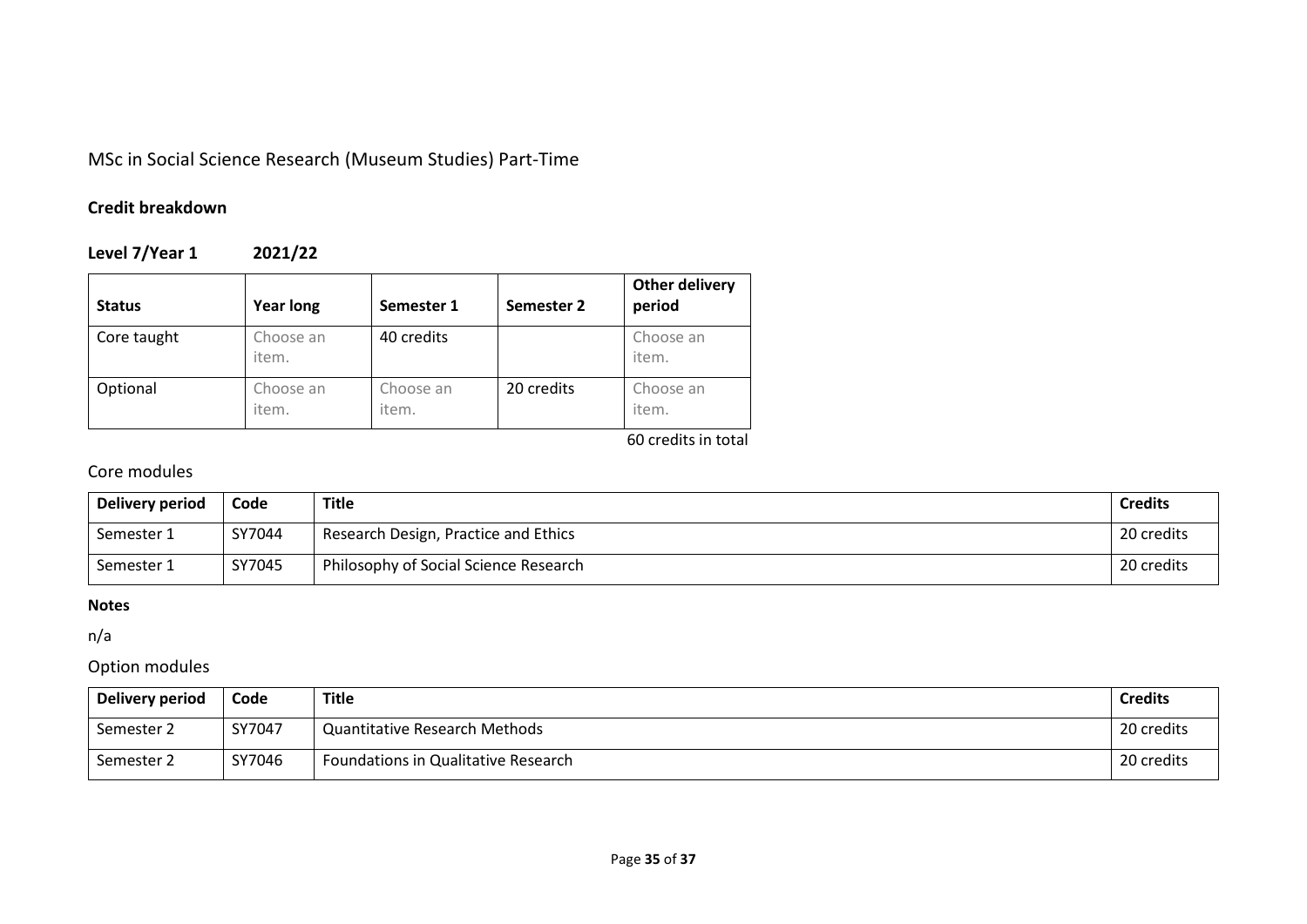This is an indicative list of option modules and not definitive of what will be available. Option module choice is also subject to availability, timetabling, student number restrictions and, where appropriate, students having taken appropriate pre-requisite modules.

| Level 7/Year 2 | 2022/23 |
|----------------|---------|
|----------------|---------|

| <b>Status</b>        | <b>Year long</b>   | Semester 1         | Semester 2         | <b>Other delivery</b><br>period |
|----------------------|--------------------|--------------------|--------------------|---------------------------------|
| Core taught          | Choose an<br>item. |                    |                    | Choose an<br>item.              |
| Optional             | Choose an<br>item. | 30 credits         | 30 credits         | Choose an<br>item.              |
| Dissertation/project | 60 credits         | Choose an<br>item. | Choose an<br>item. | Choose an<br>item.              |

120 credits in total

# Core modules

| Delivery period | Code          | <b>Title</b> | <b>Credits</b> |
|-----------------|---------------|--------------|----------------|
| Term 3          | <b>MU7008</b> | Dissertation | 60 credits     |

#### **Notes**

MU7008 is compulsory only for degree of MSc. Students will begin preparation for their dissertation during year 1.

### Option modules **(student need to select one option from the following)**

| Delivery period | Code   | <b>Title</b>                         | <b>Credits</b> |
|-----------------|--------|--------------------------------------|----------------|
| Semester 2      | SY7047 | <b>Quantitative Research Methods</b> | 20 credits     |
| Semester 2      | SY7046 | Foundations in Qualitative Research  | 20 credits     |